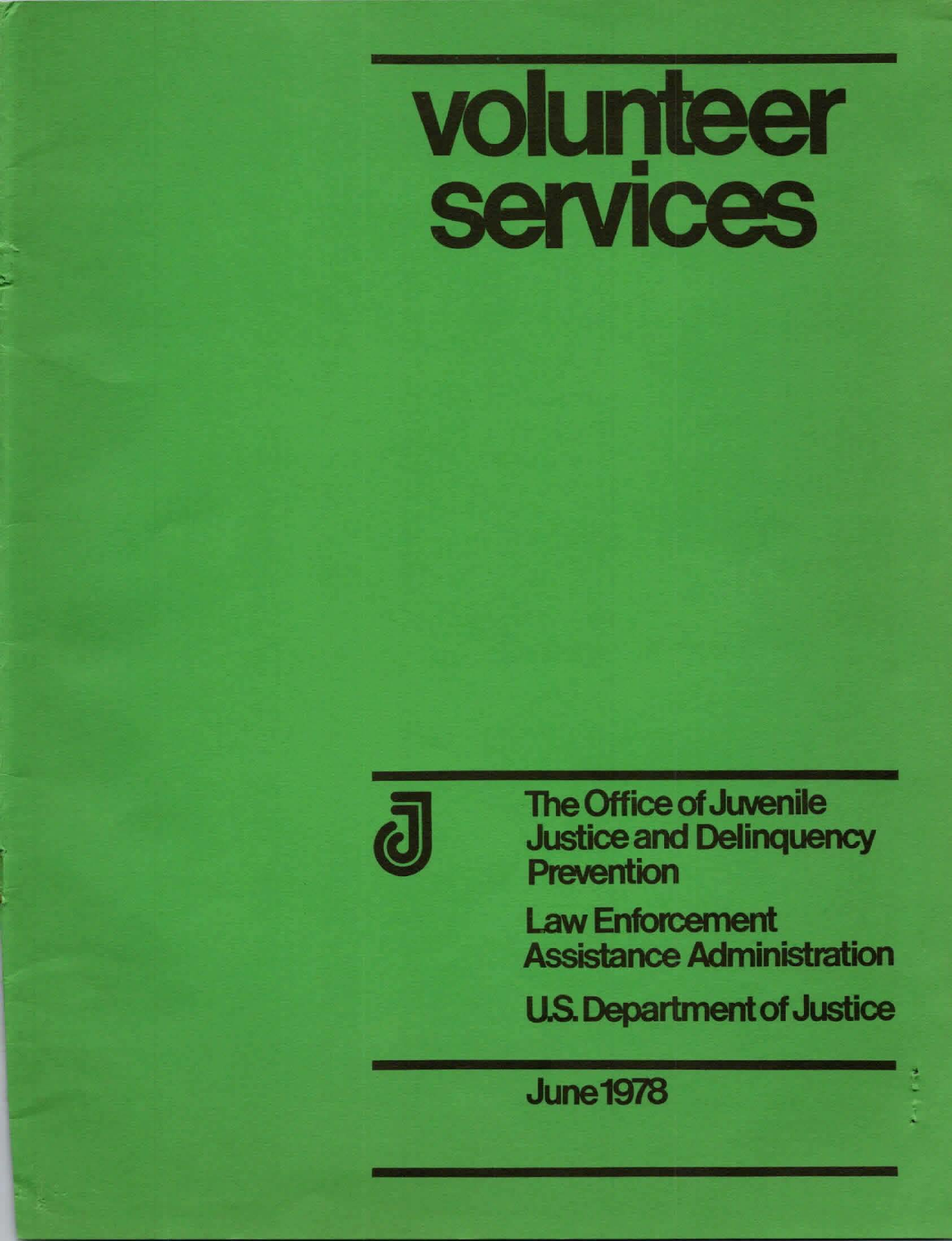# VOLUNTEER SERVICES

-

## Prepared For

# The Office of Juvenile Justice **and Delinquency Prevention**

**The Law Enforcement Assistance Administration** 

U.S. Department of Justice

This project was supported by Contract Number J-LEAA-013-77, awarded to Arthur D. Little, Inc., Washington, D.C., by the **Office of Juvenile Justice and Delinquency Prevention, Law Enforcement Assistance Administration,** U.S. **Department of Justice. Points of view or opinions stated in this document are those of the authors and do not necessarily represent the**  official position or policies of the U.S. Department of Justice.

JUNE, 1978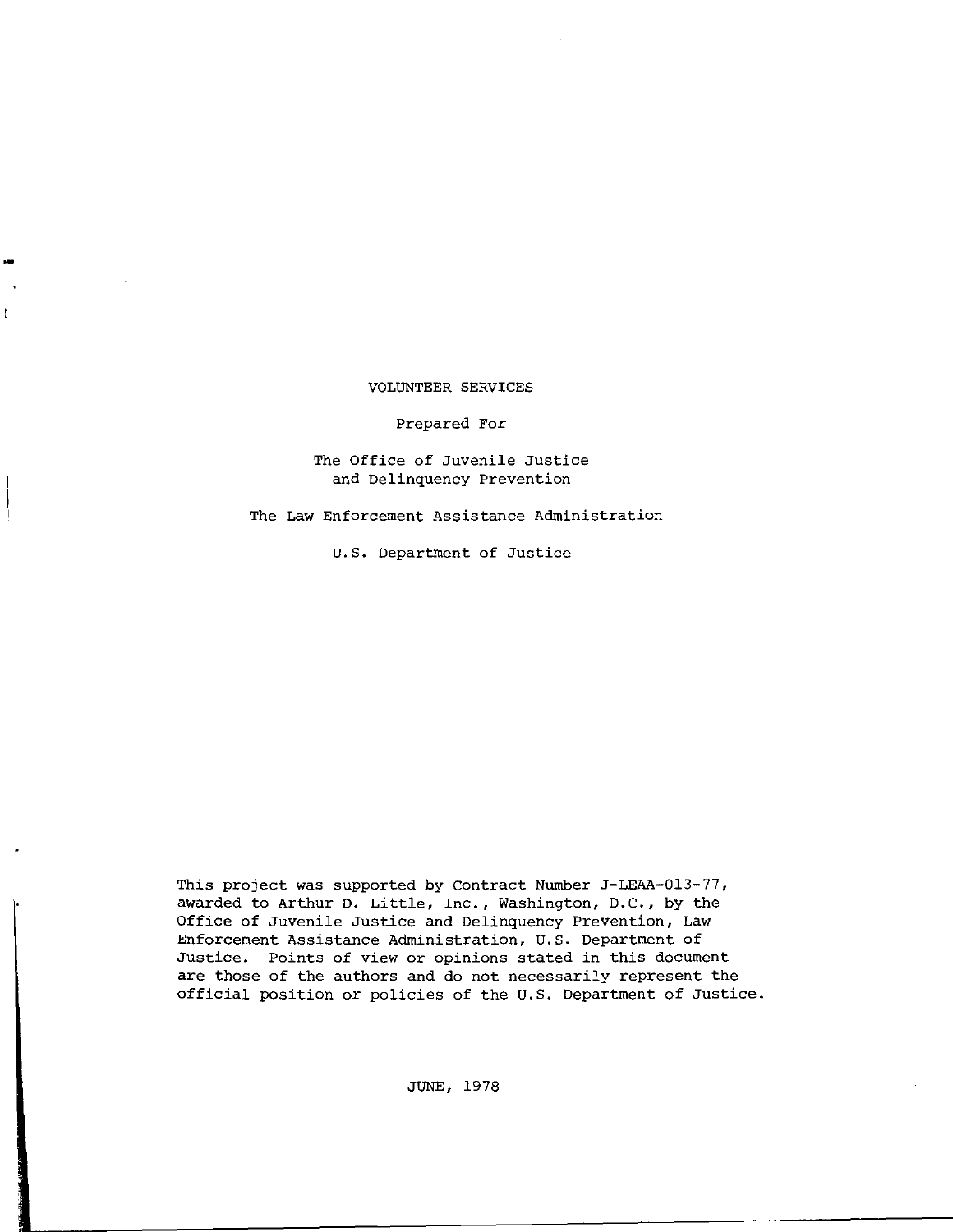# TABLE OF CONTENTS

#### INTRODUCTION Chapter I - GETTING STARTED Program Design Organizational Structure Staff-Volunteer Relations Potential Program Applications Public Relations Chapter II - THE VOLUNTEER Who and Why Volunteer's Role Recruiting Screening Training Job Placement and Matching Matching the Volunteer and the Child Chapter III - LEGAL ISSUES State/Agency Liability Volunteer Liability Injury to the Volunteer - Insurance Chapter IV - FINANCING Financial Planning **Program Expenses**  Funding Sources 1 3 3 6 8 10 12 13 13 14 15 16 17 18 19 21 21 21 22 23 23 23 24

PAGE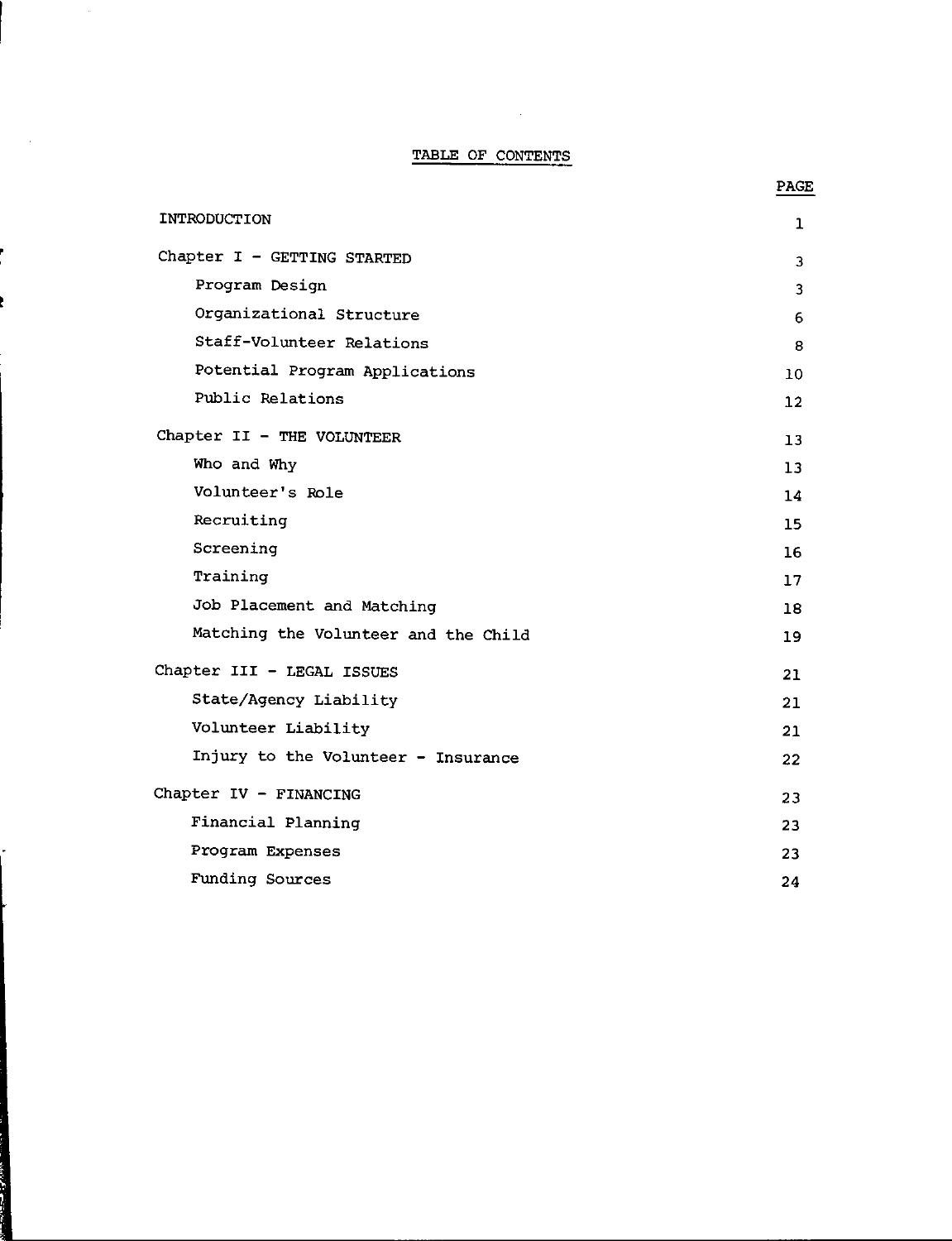#### INTRODUCTION

**Volunteerism is not new to the American scene. However, the utilization**  of volunteers by courts began barely a decade ago. It is currently estimated that over 60 percent of juvenile courts throughout the country are using some type of volunteer services in over 20 job categories. Volunteers are estimated to be over 1,000,000 strong.

The basic purpose of volunteers is to increase the quality and variety of services to the juvenile offender without significantly increasing staff time or court budget. Volunteers are a productive investment of staff time--not a substitute for it.

Volunteers have had documented impact in three major areas: rehabilitation, public relations, and economic value. Findings from a 1966 study in Colorado indicate the following results:

- Volunteers in the home community eliminate the added tax burden of institutionalizing the child if there **is a** danger of repeated offense.
- Volunteer tutors reduce the school dropout rates for probationers.
- Volunteers can counteract anti-social attitudes and give more positive direction by working on **a** one-to-one basis with the probationer.

The volunteer program in Royal Oak, Michigan, reported recidivism dropping from 20 percent to 10 percent after establishing a volunteer probation counselor program. Changes in personality patterns were also noted in 16 out of 18 probationers. Other impacts from the Royal Oak program were in**creased citizen awareness and responsibility as well as an increased aware**ness by the court of the community's resources.

Perhaps the broadest impact of volunteer programs has been in the field of corrections itself. Volunteer programs have shifted the court from penalty-type probation toward positive, achievement-oriented probation programs. Volunteer programs that are well planned and administered have proven not only to be an effective cost measure, but also to be a strong link between the community, the child and the juvenile justice system.

While many volunteer programs lack complete cost benefit analysis, all **show varying degrees of economic value, in addition to positive social**  value to the community. There is no doubt about the added value volunteers bring to the juvenile justice system.

It has been estimated that, nationally, court volunteers contributed at least ten million dollars worth of services in 1971 alone. The Colorado **court estimated its cost in direct volunteer support expenses to be ten cents**  an hour--an annual savings of \$3,000.

1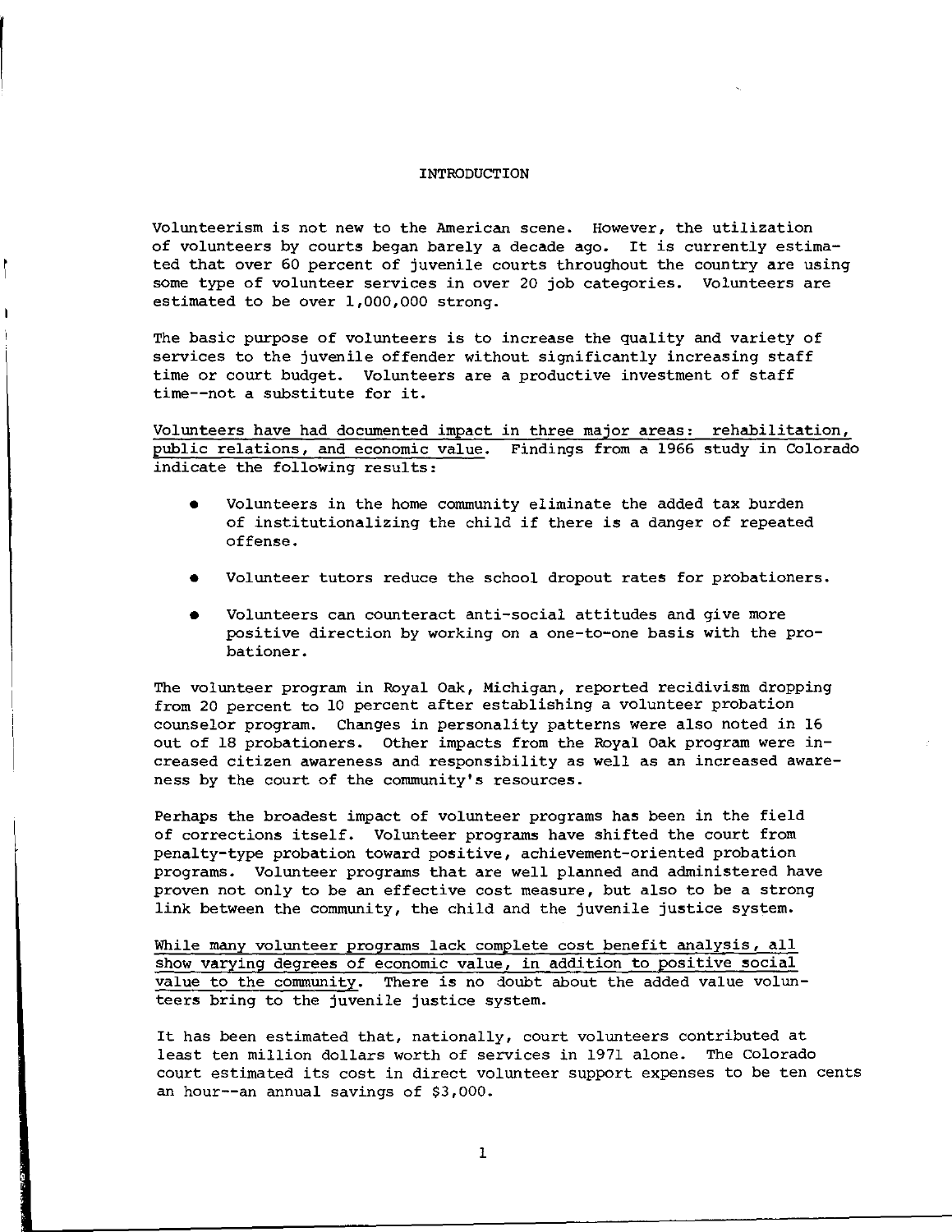The State of Florida's volunteer homes program was developed to respond to dangerously overcrowded juvenile detention centers without adding to an already strained budget. During the first quarter of operation, 1,181 children were temporarily provided food, shelter and supervision over 7,506 days of actual program participation. The \$36,650 cost of administering the volunteer program for status offenders was less than one-sixth the expense of housing those same children in a conventional detention center.

**This report presents important issues involved in the use of volunteers**  in the juvenile justice system. Chapter I discusses volunteer program design, organizational structure, potential program applications, and public relations. Chapter II reviews the volunteer: who he is, his motives **for volunteering, and suggestions for recruiting, screening, training and**  matching. Chapter III comments on the legal issues involved in using volunteers,including the liability of the state/agency and the volunteer and insurance programs for volunteers. Chapter IV discusses the **financial aspects of volunteer programs, including expenses and sources**  for program funding.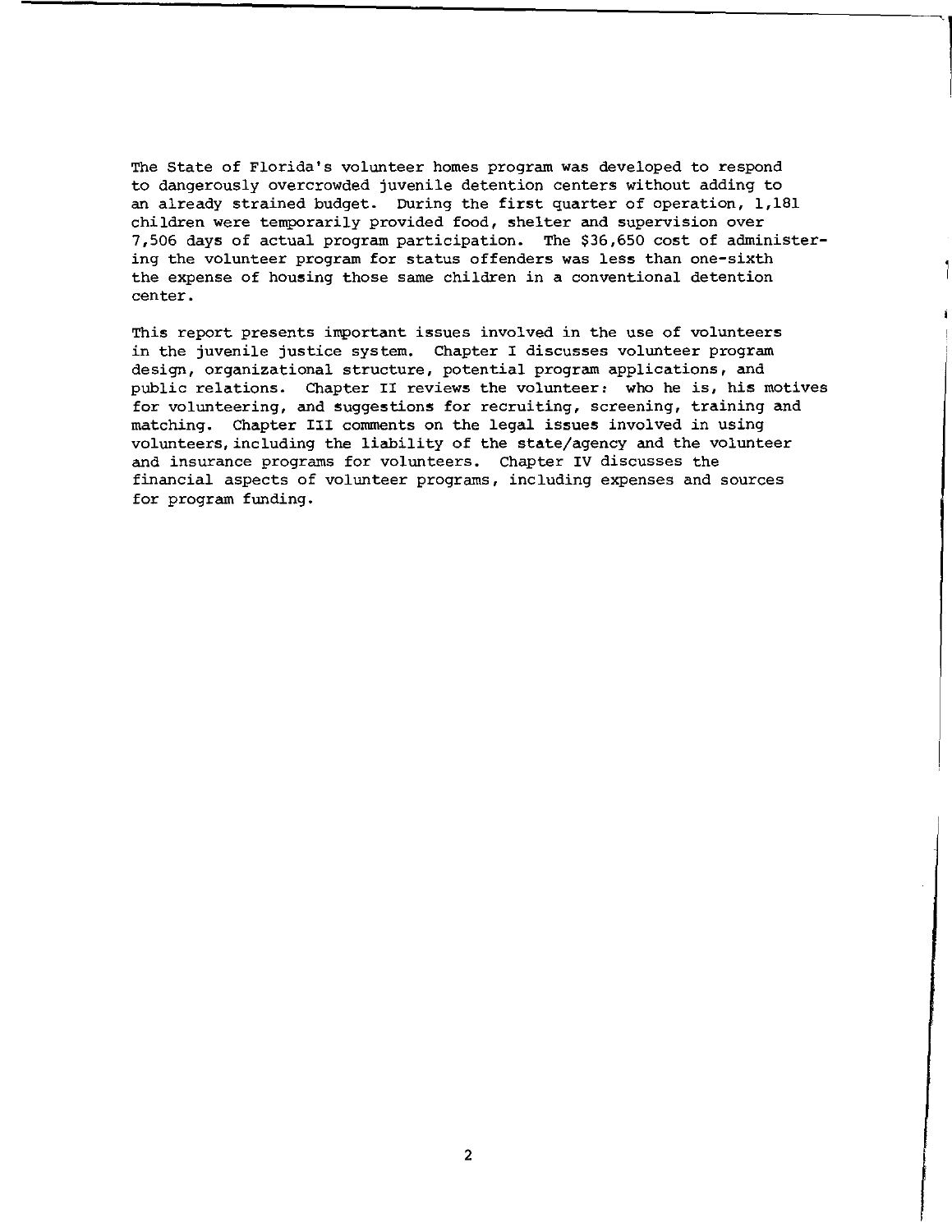## Chapter I

## GETTING STARTED

Program Design

Lack of adequate planning is one reason for the failure of one out of every four to five volunteer programs within the first two years of operation. At least a two-to-six month planning period should precede program start-up. The general direction of a program and the framework within which it will operate must be clearly established at the beginning. A guiding philosophy might include the following points,

- Volunteer services should be considered an integral and coordinated part of the Juvenile Justice Department rather than an appendage.
- Volunteers are partners with the professional staff and comprise an important part of the treatment team.
- Volunteers complement rather than replace the professional staff.
- Volunteers are not paid and therefore have a special meaning and value to the children they serve.
- Volunteers represent community care and concern rather than professional treatment in their relationship with children.
- Volunteers possess a richness and a variety of talents, skills, and interests which are shared through large investments of time and energy to meet the normal and special needs of children.
- Volunteers help the professional staff to treat the whole child, his physical, social, emotional, and intellectual needs.
- Volunteers relieve staff of time and energy consuming duties so that professional services may be maximized in areas of greatest **need and concern.**

# Needs Analysis

*(* 

The initial step in program design is to identify and define the needs of the court and the community in dealing with the youthful offender. Areas to be considered include:

- Needs of the offender  $(e.g.,$  more recreational facilities)
- Needs of the court (e.g., additional dispositional options, pre**vention programs, recreational or educational programs)**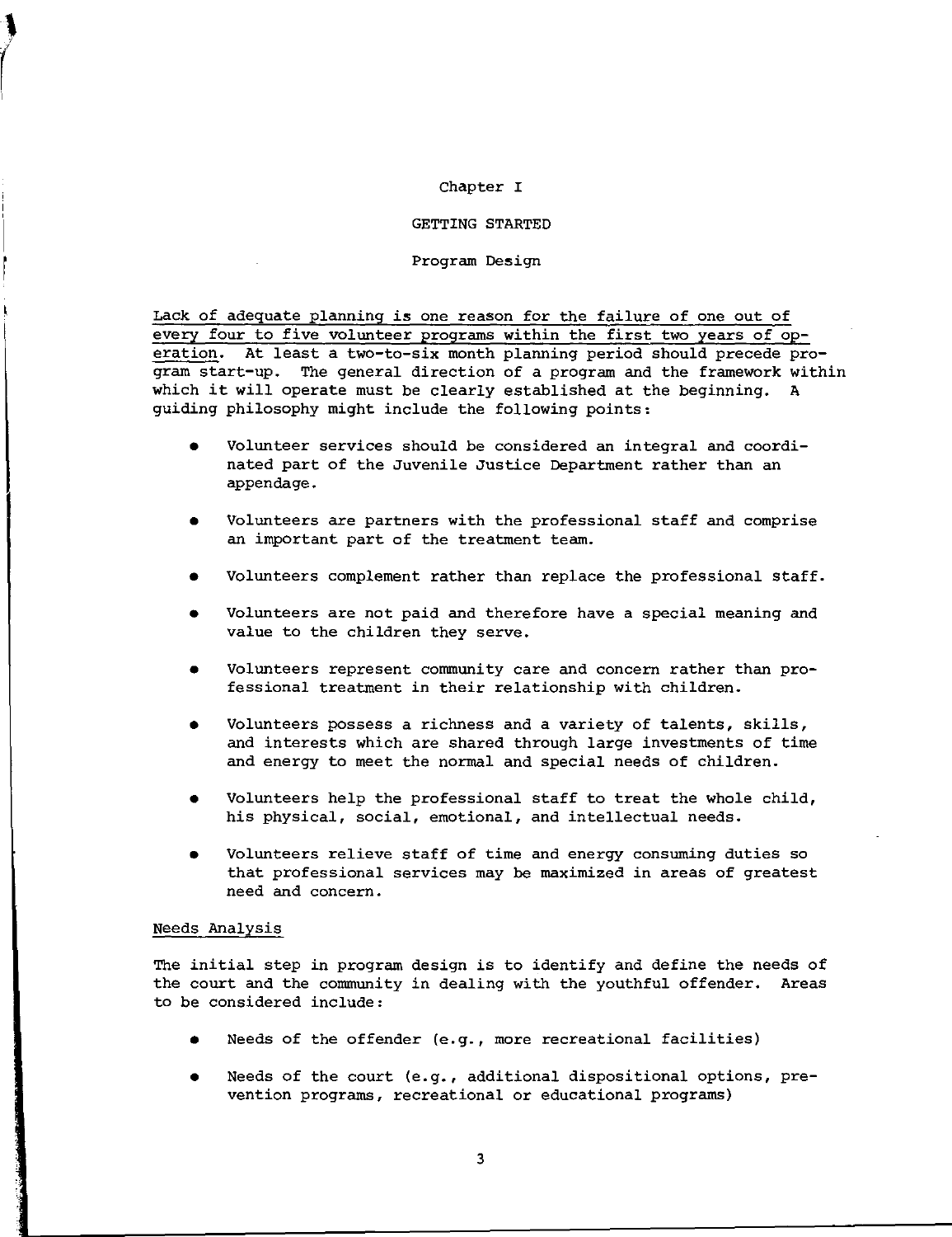Wishes and needs of the staff (e.g., time free for professional development)

Once these have been identified, it must be determined which needs can be met by existing staff and which require additional personnel or funds. Those needs that cannot be met by existing staff form the basis for the volunteer program design. A proven technique for identifying staff needs and wishes which also encourages staff cooperation and program acceptance is the "Drudge-Dream List." Staff members are asked to list all activities and approximate time spent in a typical day performing tasks which they feel are drudge tasks. Examples of drudge tasks are answering the phone, updating files, scheduling appointments, and phone checks. They are also asked to list those activities which they get satisfaction or pleasure from but have too little time to participate in. From each list the staff is then asked to note which tasks they feel volunteers could perform in a manner beneficial to all concerned. These tasks are then integrated into program design and become useful aids in identifying volunteers for recruitment.

### Goals and Objectives

The most critical aspect of program planning is determining goals. What should the program accomplish? Are the goals realistically set? Do they reflect court philosophy and community needs and resources? Participants in the goal setting process should include representatives from all areas of the juvenile justice system: judges, professional staff, community and youth leaders, experienced volunteers, and offenders or exprobationers.

Program design will evolve from goals and objectives. The development of program objectives should include the following considerations:

- Structure, philosophy, and nature of the court
- Nature of the offender
- Wishes of the staff
- **Community needs and resources.**

Objectives should be clearly stated but flexible enough to allow for change.

## Alternatives

The next step in planning is developing alternative strategies to meet program objectives. The following are points to consider: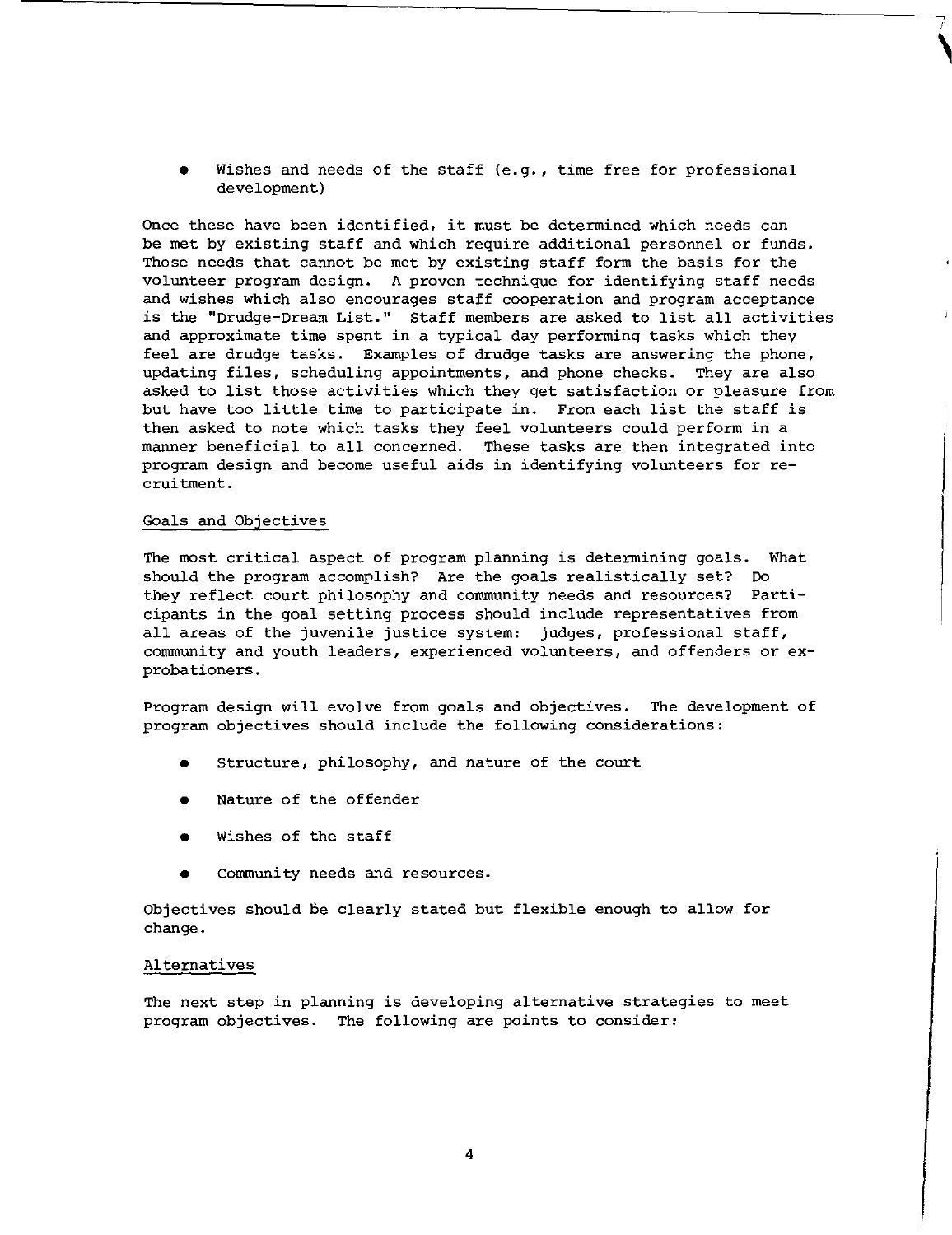- Alternatives should not be an unnecessary management burden for the court staff.
- Alternatives should be non-threatening to all concerned.
- Alternatives should be attractive to potential volunteers.
- The program should meet the real needs of the offender.
- The program should elicit favorable community response.
- Program alternatives should be subject to ongoing evaluation and cost-benefit analyses.
- The talents, skills, and interests that volunteers invest should be used not only to maximize professional services, but also to satisfy the needs of the volunteer.

## Program Components

Once alternatives have been selected, program components can be delineated. These areas should be included:

- volunteer identification
- Volunteer recruiting
- Court staff orientation to volunteers
- **Volunteer screening**
- Volunteer training
- Volunteer/client matching and job placement
- **Supervision of volunteers**
- Recordkeeping and program evaluation
- Continued funding.

Each of these components is discussed in more detail in the next chapter.

**A universal maxim for volunteer programs is "start small." Provide only**  those needs that are top priority and most feasible. Pilot programs are strongly recommended because they are a natural extension of the planning process. Working out the bugs is always simpler in smaller programs.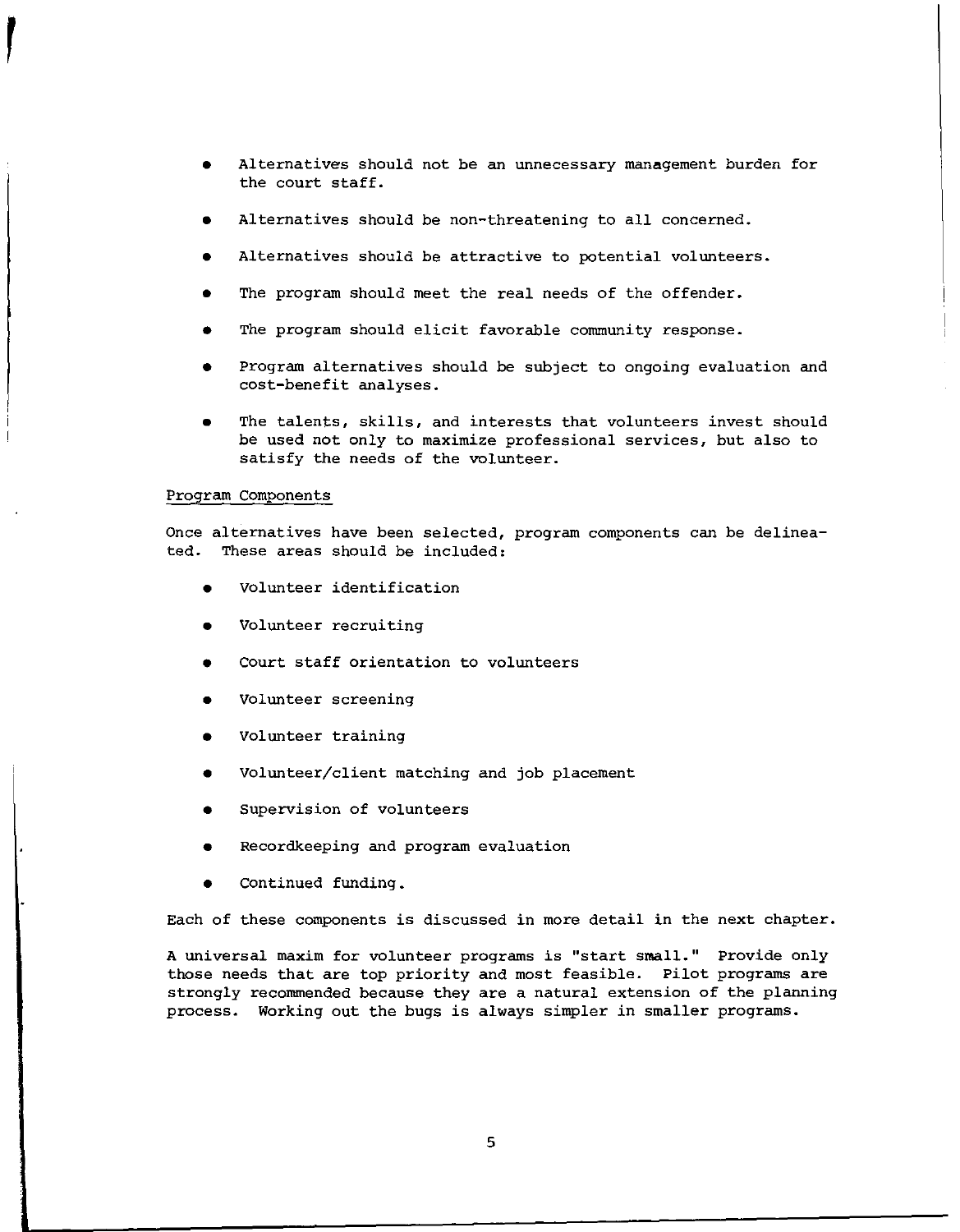#### Program Evaluation

To evaluate a program there must be a system of recordkeeping. Volunteer program recordkeeping should be a natural extension of the existing recordkeeping procedure for the paid staff. If possible, volunteers can set up and maintain their own records. Basic information for the recordkeeping system includes:

------ ----

**7** 

- Volunteer registration or application form
- Volunteer job placement
- Volunteer reports on time spent on probationer, including total **hours, mileage, expenses, and attendance at meetings**
- Examination or test results (psychological) on the volunteer
- **Supervisor's notes on volunteer's performance**
- Estimated dollar value of volunteer time donated (most programs average between \$3.00 and \$4.50 per hour}
- Amount of staff time and estimated dollar value.

The information required to evaluate a program will be adapted to its objectives. For example, a tutorial program might have as an objective increased success in school for all probationers in the program. Achieving this objective could be measured by the number of volunteer hours spent tutoring or the percentage of grade improvement or the rate of **dropouts compared to previous years.** 

Program evaluation can be performed by regular staff alone or in cooper**ation with volunteers, probationers and families, or by an independent evaluator.** 

Program evaluation is only as valuable as the action it prompts. program participants should regularly review evaluation results and make **suggestions for program revision.** 

#### Organizational Structure

The volunteer program is an integral part of the court and juvenile justice system within the community or state. It should not be considered a sub-department. It is central to all functions of the court, participating in both the input and output functions. The figure on the following page shows the schematic representation of volunteer programs in the court system and the community.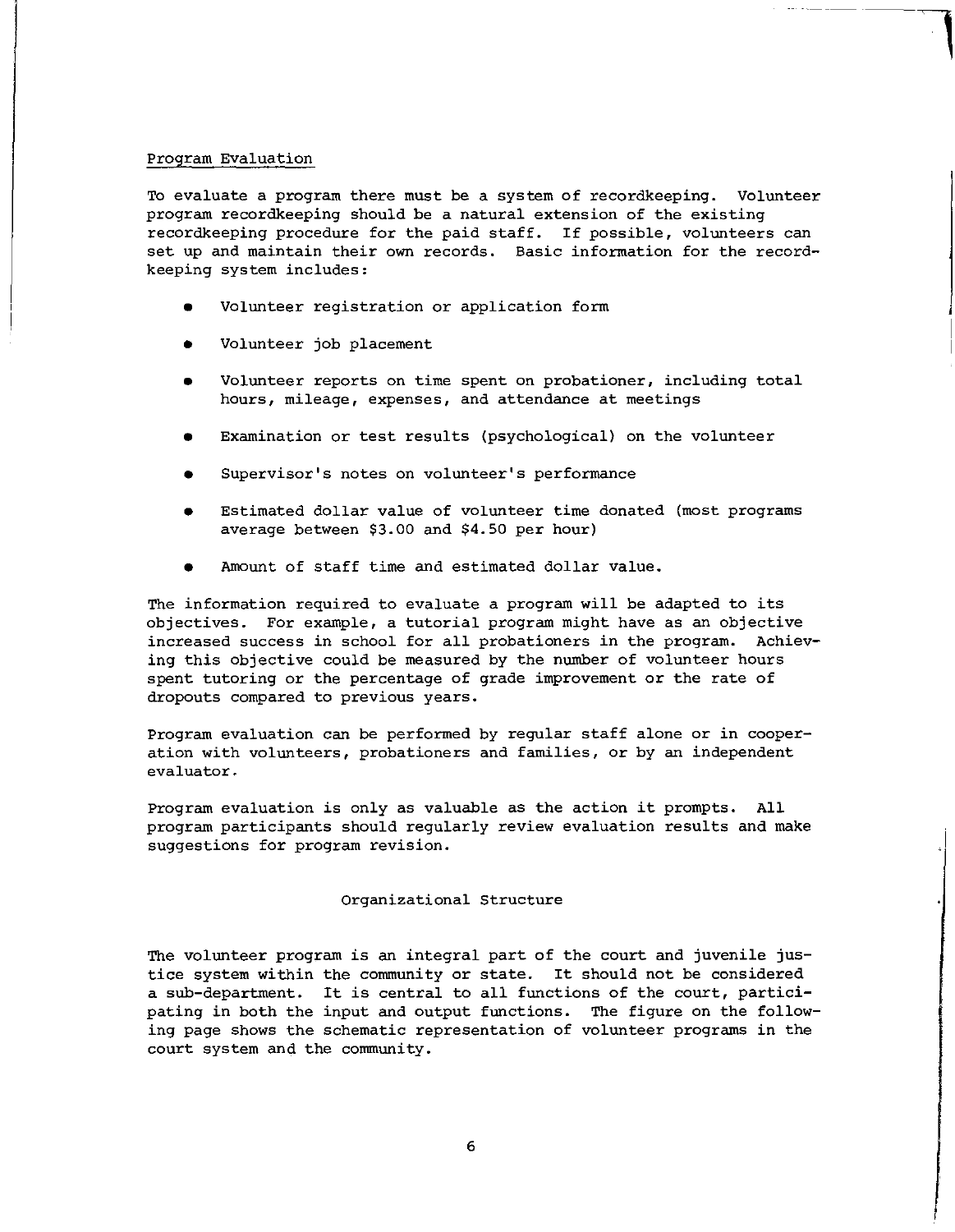## FIGURE I





## Program Staff

The responsibility for coordinating the program should be assigned early in the planning to either an existing staff member, a paid volunteer director, or a volunteer with appropriate administrative and management skills. Suggested areas of staff assignment and responsibility are listed. One staff member may be responsible for more than one area.

- Administration: Program policy and direction; personnel selec**tion, policy, and supervision; cash and in-kina funding; public relations; accountability to sponsors.**
- **Supervision: Interviewing volunteers and clients; matching volunteers with clients; in-service training for volunteers and**  clients; supervision of volunteer-client relationship; develop**ment of community resources.**
- Program and Community Resources: Development and maintenance of program and community resources {e.g., camping trips, tickets **to sporting events, free services such as haircuts, medical and**  dental care and locating sources for donations such as supplies to the program).
- Financial Management: Management of financial and program sta**tistics; purchasing; budget preparation and projection; monitor**ing program efficiency.
- Recruitment: Recruitment of volunteers and clients through pre**sentations, personal contacts, or mass media.**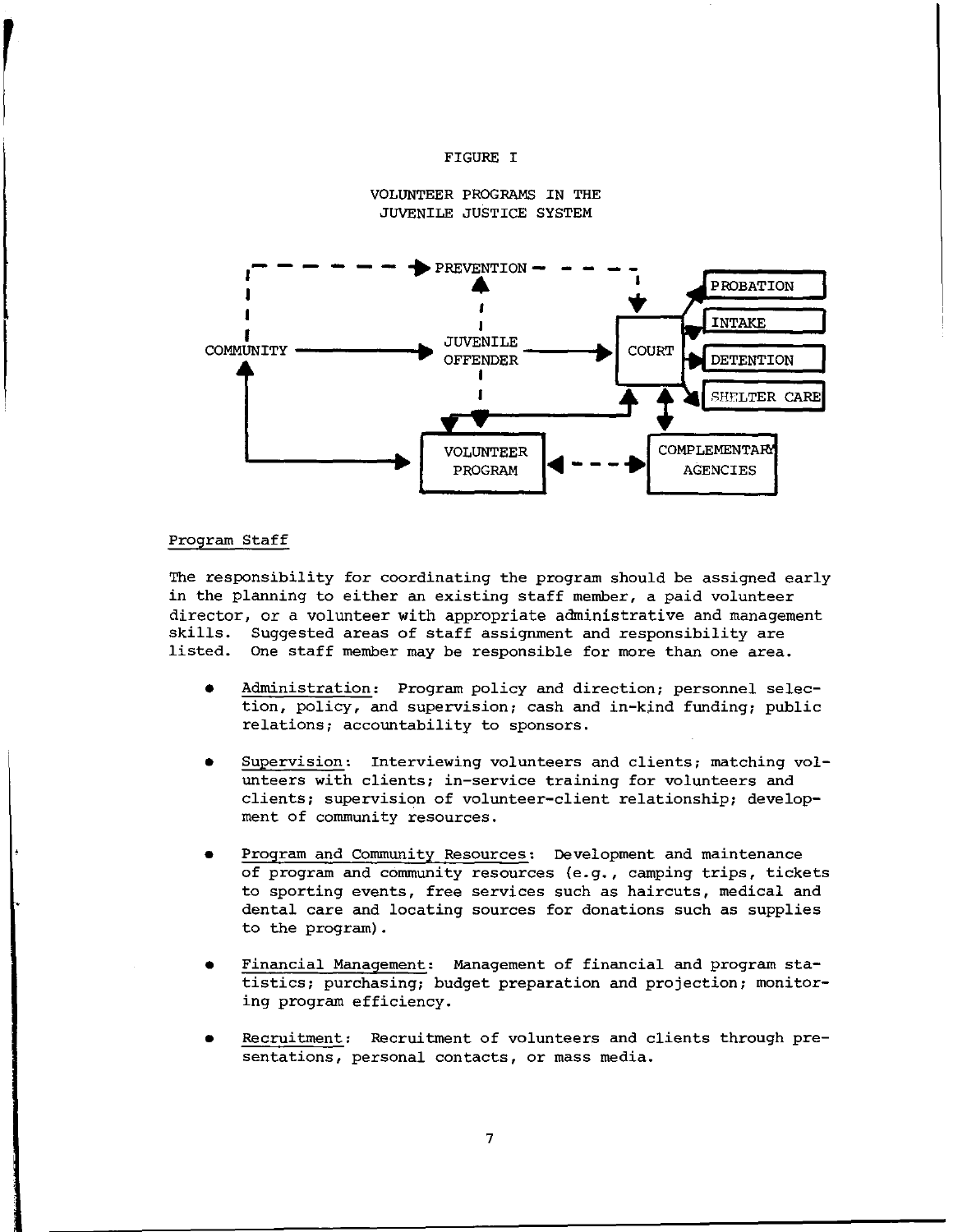- Graphics: Development and production of program materials (e.g., **brochures, newsletters, slide presentations, forms).**
- Secretarial: Receptionist; staff secretarial support.

The concept of utility should be considered in determining the ratio of volunteers to staff. At what point will the addition of volunteers increase staff responsibility and budget so that it is not economical to enlarge volunteer services? A ceiling should be established. One agency recommends that at least one new professional staff member be added for every 50 to 75 additional volunteers. For programs with fewer than 50 volunteers, these guidelines are helpful to determine staff**volunteer ratios:** 

- Programs with 50 or more volunteer should have a full-time paid **director.**
- Programs with less than 30 volunteers can operate with a part**time director.**
- Programs with up to 10 volunteers can use a volunteer director or be absorbed under the present court management staff.

## Staff-Volunteer Relations

The relationship between paid staff and volunteers is crucial to program success. The way staff members perceive their roles and those of volunteers is the key to an effective working relationship. Insecure staff members may feel threatened by volunteers who they think are intruding into their areas of responsibility. The volunteers may be highly qualified and seen as a threat to a staffer's job. Volunteers, on the other hand, may feel inadequate or intimidated by the professional staff. These attitudes reflect a lack of careful program design and open communication between staff and volunteers.

A Colorado expert, Ivan Scheier, has identified the following staff con**cerns and program responses regarding volunteers .**  •

- **Concern: Volunteers may not be as effective with the clients**  or may harm them.
	- Response: Pre-program orientation for staff should present the positive impact of volunteers on juvenile offenders.
- **Concern:** If volunteers are successful with clients they may deprive staff of the satisfaction of direct client contact.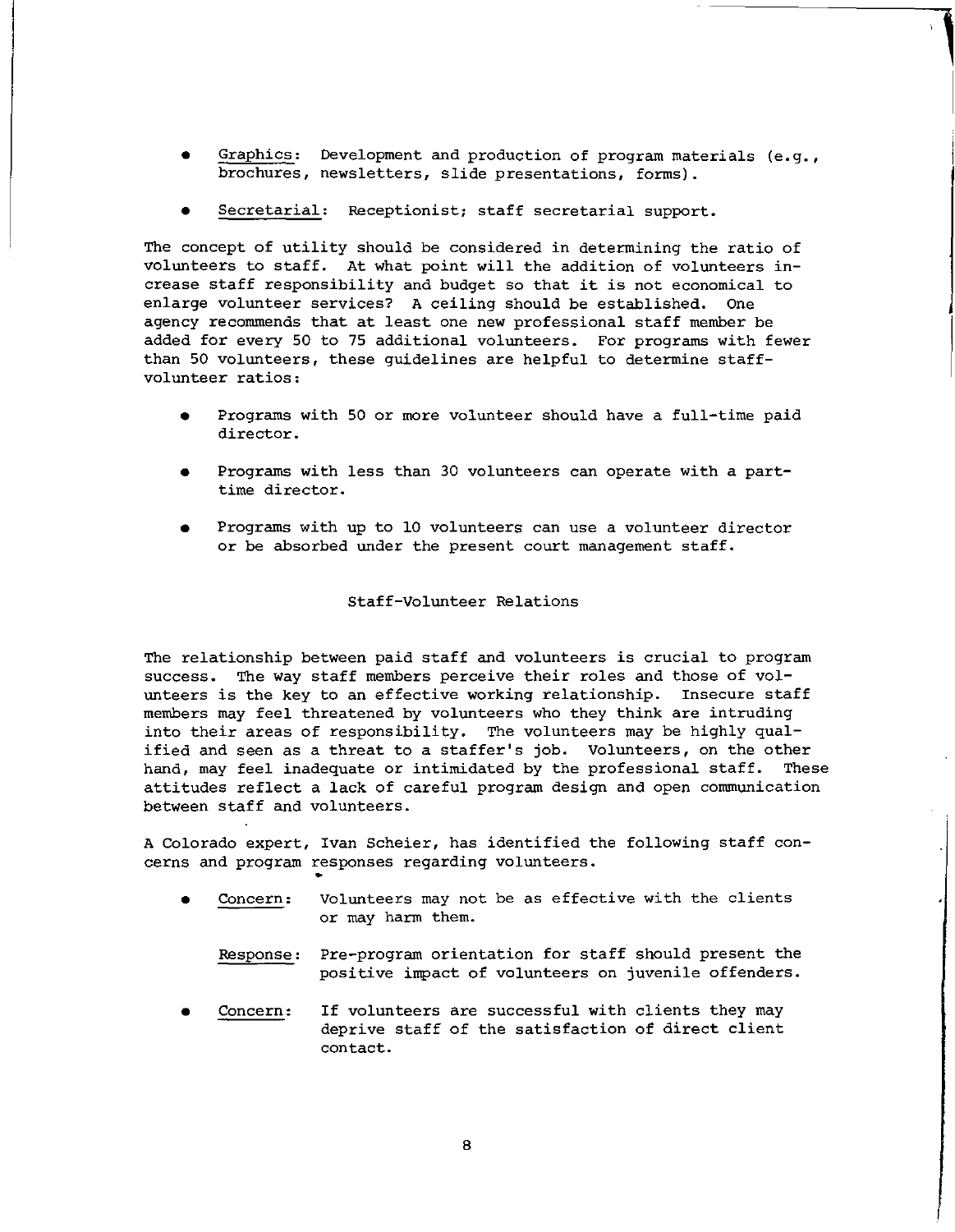- Response: By reducing staff caseload, volunteers actually provide opportunities for more direct satisfaction for the staff.
- **Concern:** Volunteers may be able to perform staff jobs with little or no special training and for little or no cost and, therefore, are a threat to job security.
	- Response: Experience shows that volunteers require more paid staff, not fewer, and that they add to the challenge of professional roles while lobbying on behalf of the program and increased funding.
- **Concern:** Volunteers must be controlled to prevent program breakdown and yet staff seems almost powerless since **volunteers are unpaid.** 
	- Response: Good program design makes the volunteer accountable to the goals of the system as well as to the staff.
- **Concern:** Volunteer programs might "rock the boat."

Response: Volunteerism is hardly a radical idea and has a documented history beginning in the mid-19th century.

- **Concern:** While volunteers may be nice, well-intentioned people, **the first five concerns above do exist. However, what**  is offered for free should not be criticized. These notions lead to conflict and guilt feelings.
	- Response: An adequately-oriented staff who is familiar with volunteer capabilities and who chooses to work with volunteers usually avoids these problems.

Staff/volunteer conflicts are less likely when separate and distinct roles for each are clearly stated in job descriptions. For example, volunteer job responsibility might include: 1) primary responsibility for oneto-one contact with probationer; 2) informal public relations; 3) housekeeping chores. The professional job description, in contrast, might involve: 1) supervision of volunteers in program areas; 2) diagnostic, pre-sentence and probation investigations and reports; 3) community relations, working with families and employers and juvenile prevention programs.

## Supervision/Authority

**Two major issues arise when volunteers are used in one-to-one contact**  with probationers:

- 1) How much decision-making authority does a volunteer have?
- 2) When should a volunteer defer to his professional supervisor?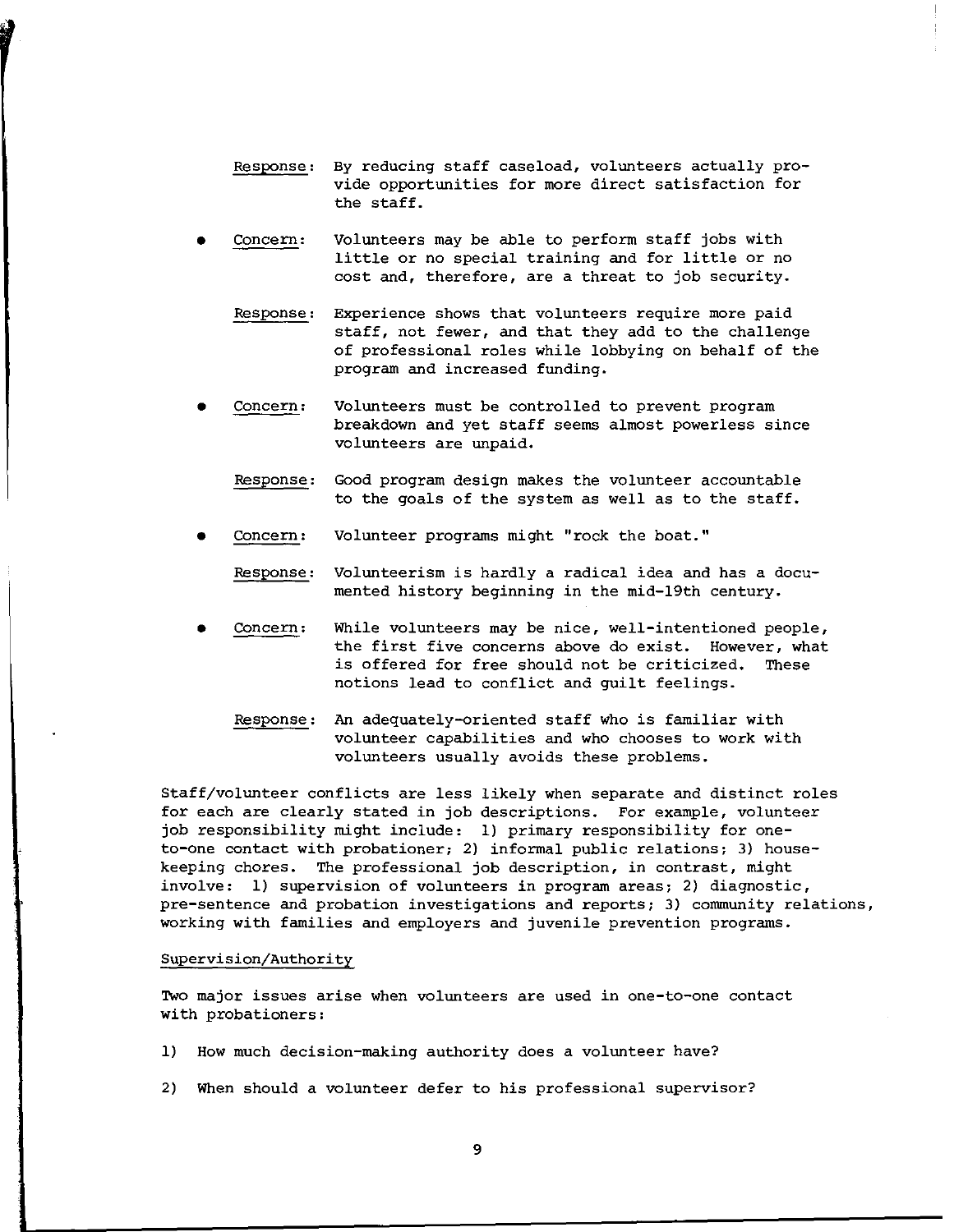There is no hard and fast rule on these issues as there is great diversity among volunteers and they should be treated as individuals. Therefore, policy decisions should allow for volunteer discretion to be exercised under staff supervision. Again, if job descriptions are not clearly stated, the professional supervisor may feel uncomfortable with the volunteer. A two-way system of supervision in which both the court and **supervisor respond to the volunteer's activities and needs has proven**  effective in dealing with problems of supervision and authority.

#### Staff Orientation to Volunteers

Staff should be oriented to the uses and benefits of volunteers before **volunteer programs are initiated. The following is a broad curriculum**  outline for staff orientation to volunteers:

- **Discuss staff experience in other volunteer programs.**
- **Discuss the volunteer movement statewide and nationally, and**  establish it as a fait accompli.
- Emphasize the concept of volunteer usage and its diversity.
- Analyze staff jobs in relation to diverse volunteer jobs.
- Present research on the impact of volunteers.
- **Discuss volunteer program systems analysis.**
- Emphasize importance of staff leadership.
- Role play in volunteer training situations.
- Participate in volunteer pre-service training and other field **experiences.**

Professional staff aware of their own roles and those of volunteers provide the foundation for effective staff-volunteer relations. A mutually accepting and supportive relationship is a must for program success.

## Potential Program Applications

**Volunteer services in the juvenile justice system continue to expand**  as communities identify local needs and resources. Many innovative programs have been developed to respond to critical conditions such as overcrowding, severe budget cutbacks, and understaffing. Programs continue to enlarge their services as initial projects become established and exhibit real impact. Volunteer program categories include: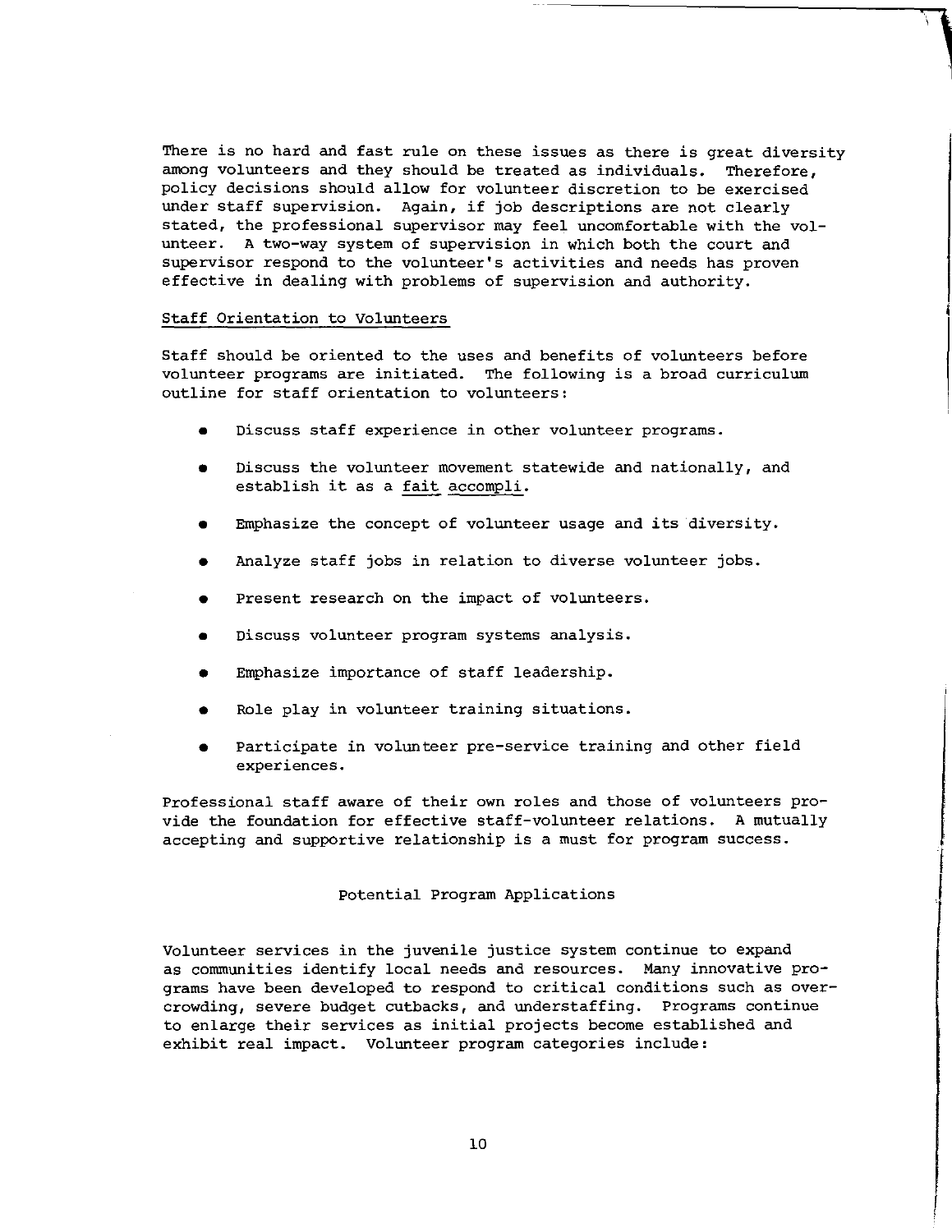- Volunteer Probation Officer: The most widely used volunteer program is the Volunteer Probation Officer. Under this program, volunteers are carefully matched to offenders and have varying degrees of responsibility for the probationer. A pioneer program of this kind, V.I.P. (Volunteer in Probation), was developed by the Juvenile Court in Boulder, Colorado.
- Friendship/Companion: Programs whose basic purpose is providing friendship or companionship to troubled juveniles are also widely **used. Partners, Inc., which began in Denver, Colorado, has**  served as a model for many programs which use the one-to-one relationship in shared activities. The Mystery Caller Program in Dallas, Texas, uses high school students as friends to high school probationers.
- Tutorial: Many juvenile offenders are in real need of special help in reading and math. Volunteer programs such as Two Together, Inc., in New York City, matches tutor to volunteer on a one-to**one basis with a minimum commitment of one year.**
- Counseling: Most court programs provide some counseling for the probationer, either individually or in group sessions. The Family Group Counseling program of Ingham, Michigan, counsels the parents of children on probation and is an effective way to change **the home environment.**
- **Transportation: Transportation for probationers to court, counseling, and medical services is a real need of court programs, particularly in rural areas. Volunteer transportation services**  have been successful in many areas of the country. Insurance **requirements for such programs must be met prior to initiation**  (see Chapter III - Legal Issues).
- Medical and Dental Services: Local medical and dental organizations **can provide required services to probationers on a volunteer ba** sis and should be included in program planning.
- Religious: Local church organizations are willing and interested in providing religious support and counseling. These services can be integrated into many aspects of other court programs (e.g., Jewish Board of Guardians in New York City provides a court referral service).
- Arts: Enrichment programs for probationers are often low on the **priority list. However, where volunteers indicate an interest**  in providing enrichment in the arts this kind of program can be quite effective in diverting juvenile offenders. The New Focus: Arts and Corrections program in Minnesota has proven successful **in raising self-concepts, increasing success levels and providing a means of self-expression as an alternative to violent or crimi**nal acts.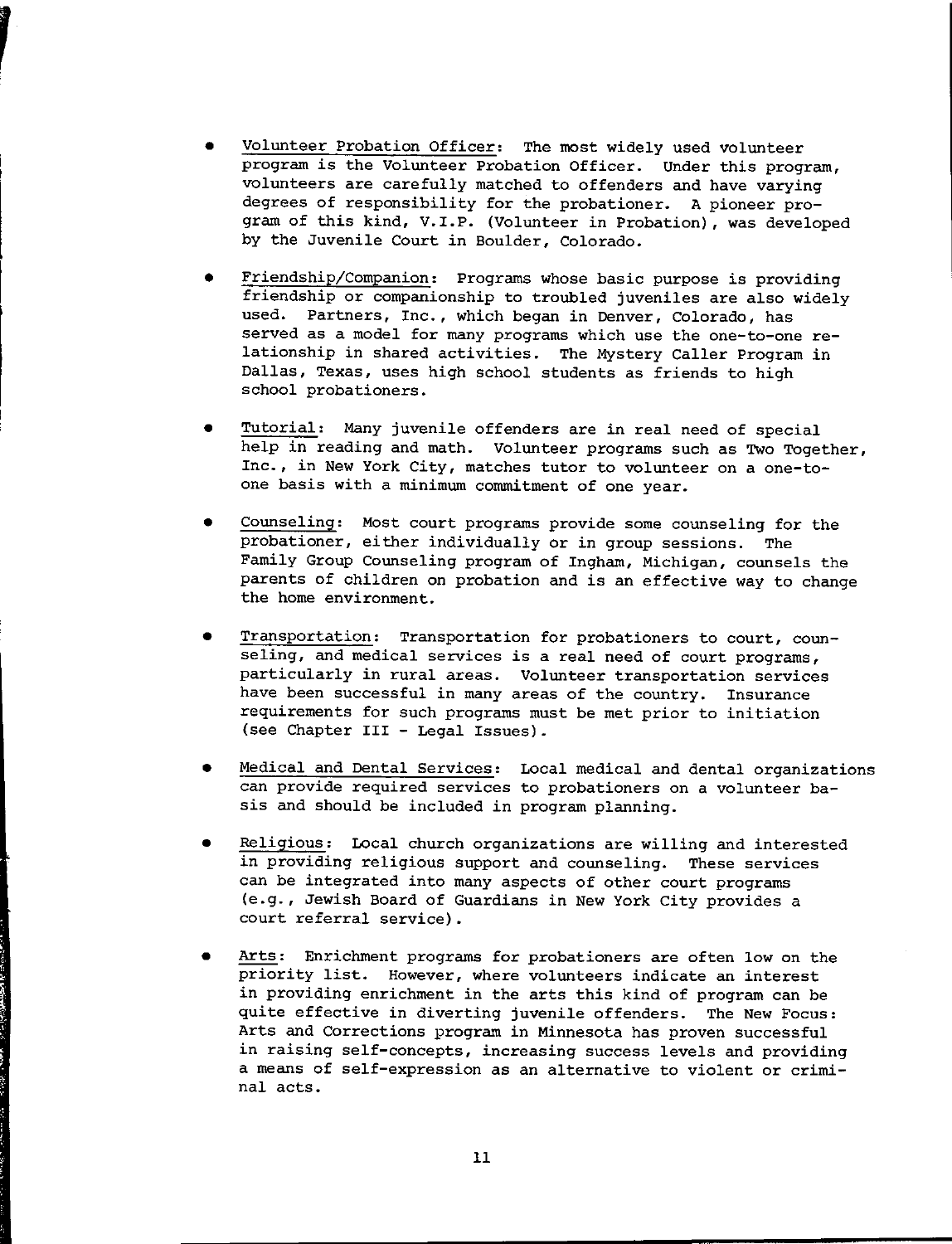• Volunteer Homes: An alternative to jail or temporary detention **is a constant concern of those in the juvenile justice system.**  The volunteer foster homes program developed by the Division of Youth Services in Florida provides temporary housing for status offenders at great savings to the state. Juveniles stay an average of four to six days in volunteer homes in an atmosphere of **genuine care and concern. The Interim Family program in Ithaca,**  New York, provides temporary homes for troubled youth on a longer basis. Financial aid is provided to families who may need it in order to participate in the program.

**Contract Contract Contract Contract Contract Contract Contract Contract Contract Contract Contract Contract Contract Contract Contract Contract Contract Contract Contract Contract Contract Contract Contract Contract Contr** 

## Public Relations

One goal of volunteer programs is the promotion of public relations at a level of community involvement that bridges the gap between the court and the community. It recognizes that juvenile and misdemeanant crime is a community problem and community responsibility. The following are points to consider in developing a public relations program for volun**teer services:** 

- Local media should be kept informed on a continuous basis through written releases which include facts and statistics.
- Talks should be given to local churches and service, business, and school groups.
- Personal contact with the community should be maintained.
- Special projects:
	- Human interest stories for media
	- Fundraising events
	- **Tours of court facilities and programs on "Volunteer Services Day"**
	- National recognition for innovative programs.

The Volunteer Coordinator is responsible for handling public relations and establishing rapport with press and other public relations media. However, public relations professionals in the field serving as volunteers can plan and direct a public relations programs more effectively if their services are available.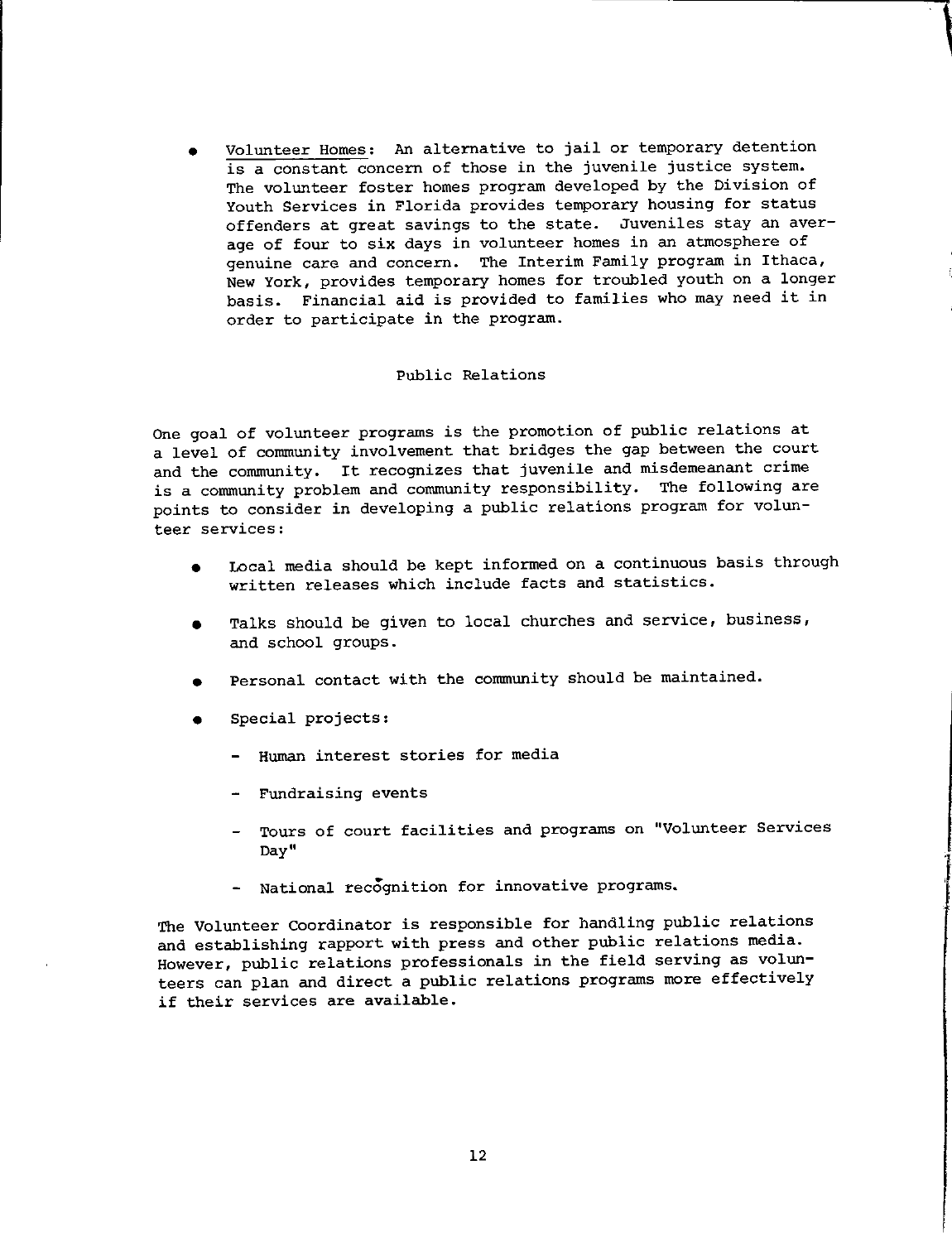# Chapter II

#### THE VOLUNTEER

#### Who and Why

A profile of the average volunteer shows a middle-class, married woman who is well-educated. While the white middle-class volunteer predominates in court programs, minority volunteers do exist and are being actively recruited by all programs. The Volunteer Bureau/Voluntary Action Center of Greater Seattle has developed a low-income volunteer project which has proven quite successful. More will be said on minority volunteers in a later section of this chapter on recruitment.

Although the character of volunteers is changing, they have been drawn traditionally from these sources:

- Friends of the court and staff
- Women (65 to 90 percent are women and of that percent, 75% are married)
- Middle class (average annual income is \$12-\$15,000)
- Service organizations and volunteer bureaus
- Religious groups
- Well-educated people (75% have had some college)
- **"People-contact" occupations and professions**
- College organizations and casework interns
- Other trainees (e.g., Comprehensive Employment Training Act)
- **Teenagers**
- Middle-agers (the percent of volunteer participation peaks between 30 to 55-years old)
- Retired people (10 percent are 60 years of age or older)
- Activists and busy people
- **Community newcomers**
- National volunteers (e.g., Volunteers In Service To America).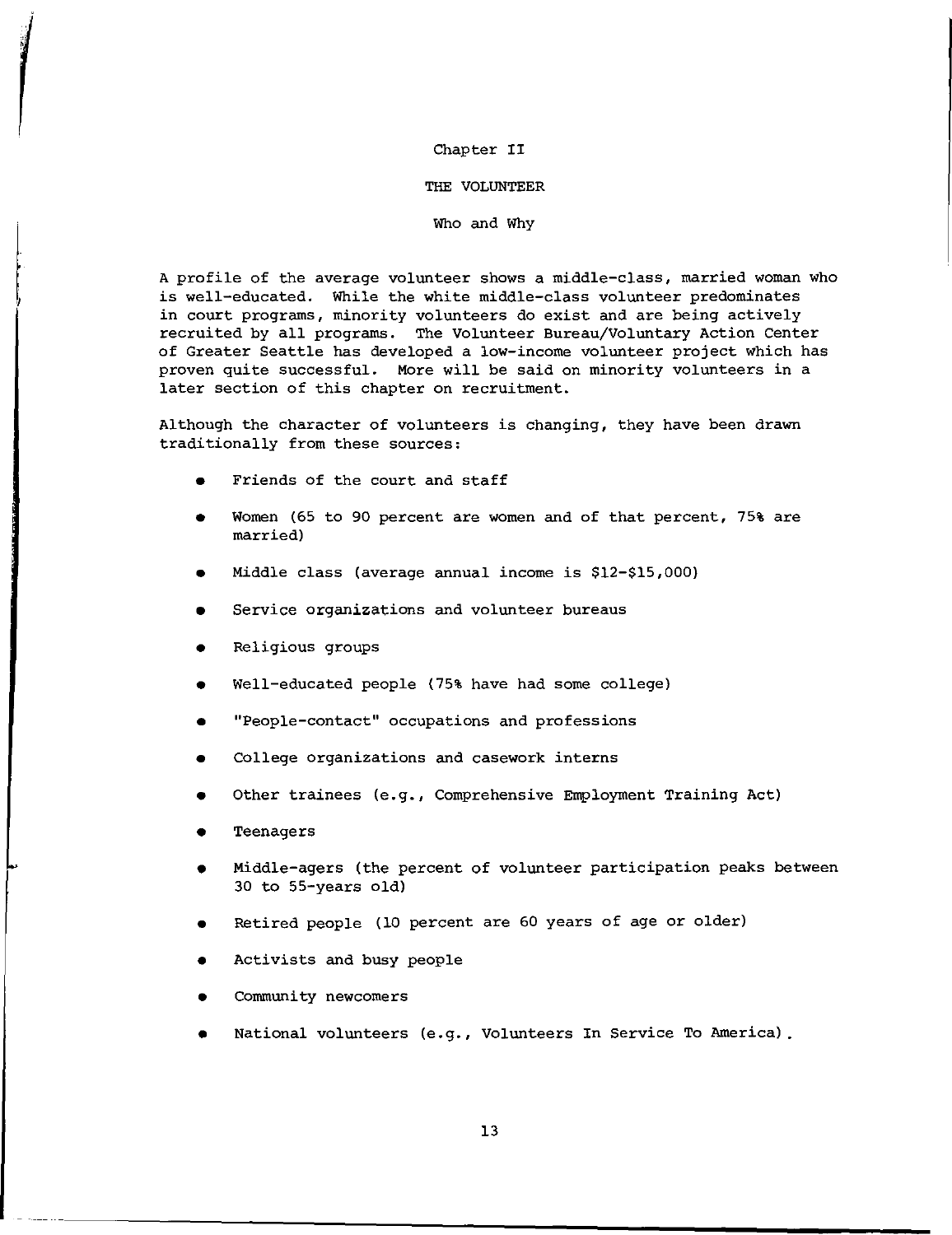What motivates volunteers to give of themselves and their time so freely? **Generally, there are five primary motivations for volunteers:** 

- Altruism or the desire to become involved with a humanistic cause
- Desire for personal growth
- Need for more meaningful personal relationships
- Need for change of pace
- Ambition to succeed in a given field.

Based on these motivations, programs can be designed to provide opportunities for volunteers to fill part, if not all, of their needs. The concept **of volunteer incentive and support is basic to program success.** 

Staff has a responsibility for volunteer motivation through informal recognition, such as addressing volunteers by name or commenting on a job well done. Informal motivators often mean more to volunteers than more formal **recognition, such as banquets, certificates, publicity, or letters of**  appreciation from judges. Other aspects of the volunteer program which contribute to volunteer support and incentive are good recruiting and **screening, adequate training, careful matching, easy staff-volunteer communication, ongoing evaluation and creative program design.** 

Volunteer's Role

The court generally views the role of volunteers in its program in one of three ways. In some programs, authority is delegated to a volunteer to **direct and supervise a probationer on a one-to-one basis. These volunteers**  exercise their discretion in interpreting court policy. Other courts use volunteers as friendship or parent models in which there is a strong personal relationship but the volunteer has no responsibility for supervising the probationer. A third volunteer role is that of group participant with **the probationer in outings, counseling sessions, etc. Volunteers also provide service and financial assistance. Many courts have volunteers**  functioning in all these roles according to court needs and volunteer **skills and interests. Whatever roles volunteers assume, recruiting, screening, training, and matching procedures should be designed to prepare them**  to be effective.

volunteers who participate with probationers on a one-to-one basis view their role in a less structured way - as friend or as mediator. As friend or as counselor to the probationer, he can provide something that, in the eyes of the child, the paid staff cannot, such as friendship and support stemming from care and concern rather than job responsibilities. This aspect of volunteer-probationer relationships is perhaps the strongest element of volunteer programs. The volunteer may also see himself as a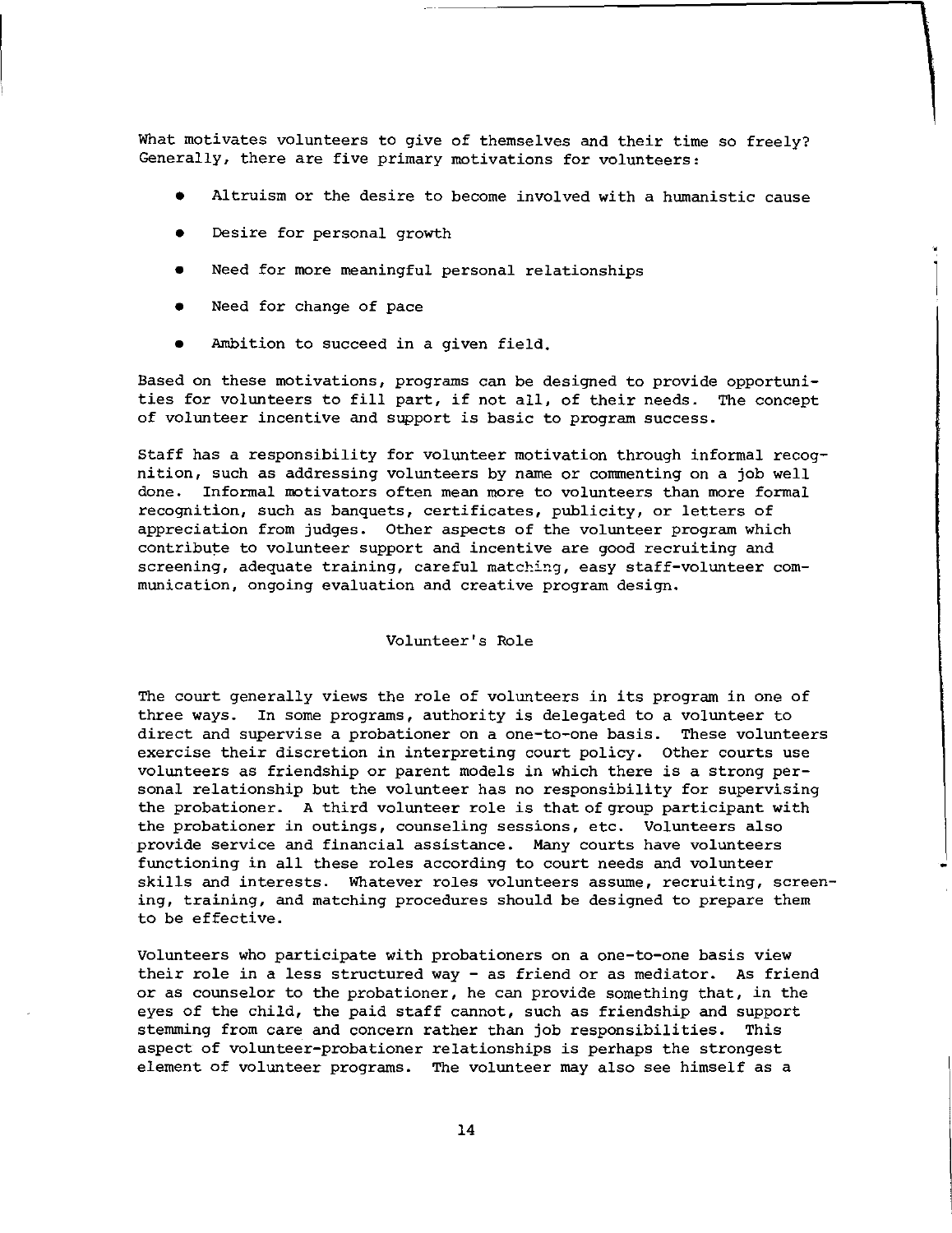mediator, a go-between for his probationer and the court, his family, or the community. As advocate or broker, the volunteer can provide new resources for reintegrating the offender into the community while educating the community to the needs of its youth through prevention programs. These roles are not without pitfalls and require professional guidance to avoid conflicts with court policies.

# Recruiting

The key to successful recruiting is selectivity. Program needs are identified (as suggested in the previous chapter} and the list of needed ser**vices becomes the target for volunteer recruitment. Selective recruitment includes an initial screening to avoid enlisting volunteers who cannot be**  placed in suitable assignments. Techniques for recruiting are:

- Assign responsibility for the recruiting program to a staff member or the Volunteer Coordinator.
- Develop a realistic and challenging presentation of what the program offers volunteers and the kinds of assignments they will have.
- Begin initial recruitment with court staff and friends.
- Make personal presentations to selected local groups and individuals (e.g., Junior League, Rotary Club, Kiwanis, Chamber of Commerce}.
- Conduct tours of court facilities and programs for target groups.
- Use special mailings to target groups.
- Distribute materials on the program in selected public places (e.g., bulletin boards, libraries).
- Use mass media to inform the community about the program (radio and T.V. spots, newspaper releases and even the help wanted column}.
- Follow up on each inquiry with either literature or a phone call within 24 to 48 hours.

Analysis of the typical volunteer presented in the preceding section in**dicates the major recruiting problem - how to attract more men, more working class people, and more minorities. The majority of probationers are**  from one of these groups and the need for more recruits is obvious. Special recruiting techniques and incentives are required to attract these volunteers.

Many blue-collar workers and minority people feel they lack sufficient education or training to be effective volunteers, cannot afford the expense involved, or lack transportation or child care facilities to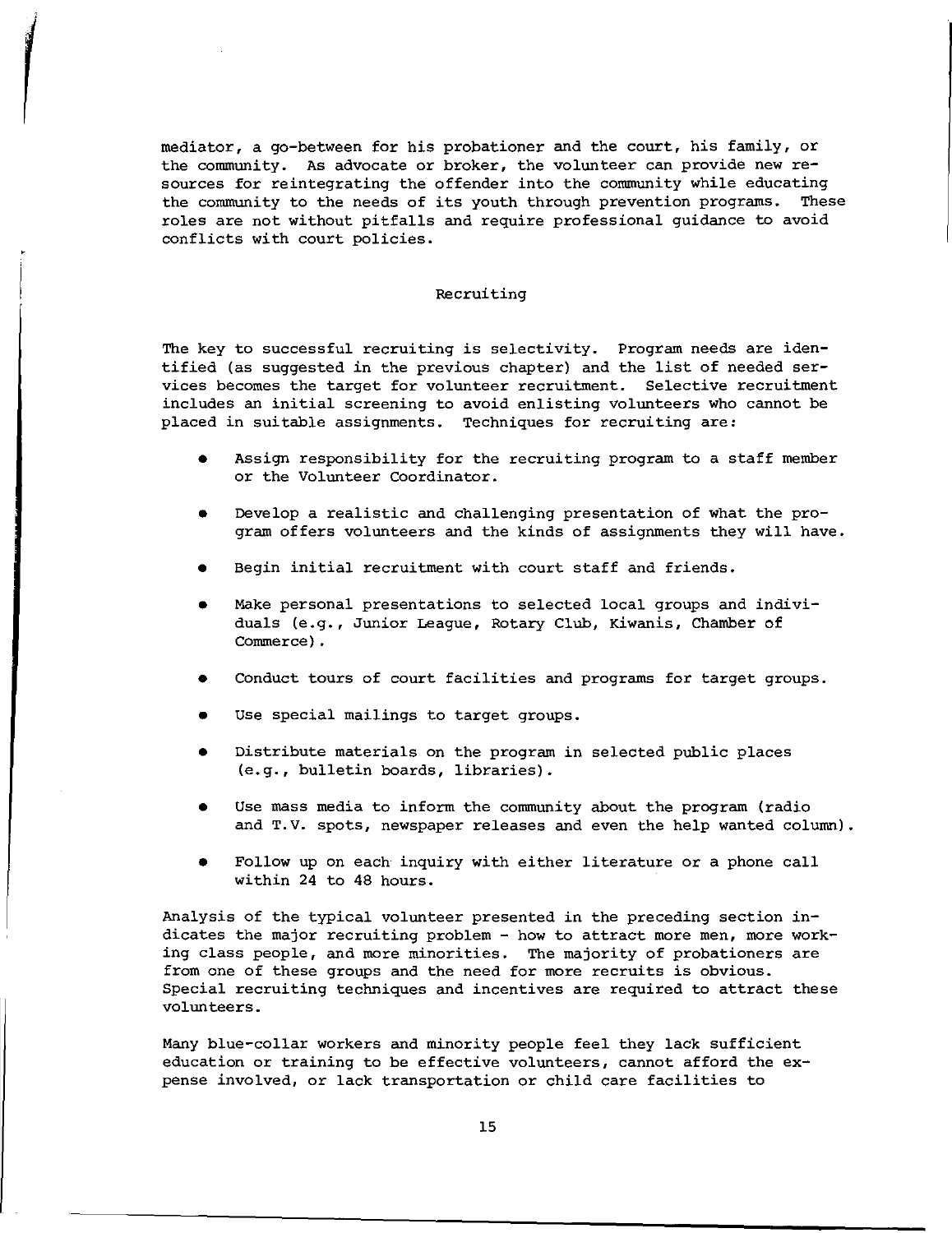participate in volunteer programs. Special training programs can be developed to emphasize the natural abilities and skills of these volunteers. Volunteers who indicate a financial hardship can be reimbursed for expenses or perhaps paid a small stipend for their services.

Special focus is currently being aimed at minority recruitment. One of the basic problems with minority participation is how to create a situation which will give a sense of meaningful participation, a stake in the ownership of the program and hence, a commitment to the program. Suggested approaches to the problem include:

- Provide a range and flexibility of services both within and out of the system
- Include minorities on the staff and on the policy-making and planning groups for the program
- Use minority leaders to help recruit
- **Make available transportation, child care centers, and financial aid for minority volunteers**
- Utilize existing neighborhood facilities for meeting places.

## Screening

The volunteer screening process is a necessary form of program quality control. It operates much like the process used to screen paid employees. Ideally, it allows volunteers to screen themselves out of the program if they feel they cannot meet the commitment in terms of time and energy. Introductory brochures, orientation, and training should clearly spell out the required commitment. Volunteers who drop out along the way have usually screened themselves out, leaving the coordinator with only a few applicants to screen. Methods for staff screening of volunteer applicants following the self-screening process include:

- Use of registration and application forms
- Reference and background checks
- **Interviews**
- Psychological testing.

Since not all well-meaning volunteers are suitable for service in a court setting, the coordinator should consider ways of "turning them down with**out turning them off."**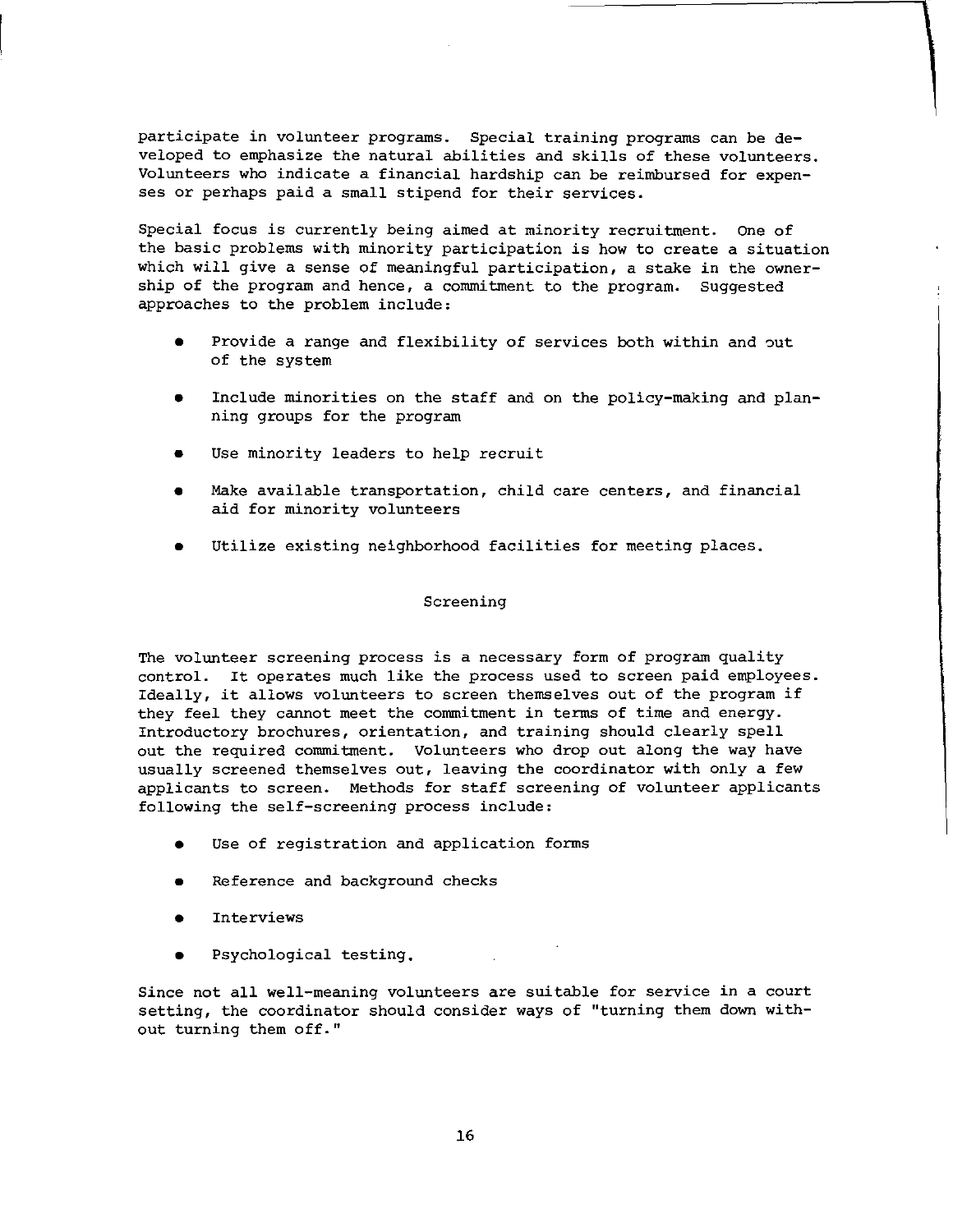- Provide a maximum number of honorable exits for the volunteer prior to the final decision - encourage self-screening (e.g., after orientation, give volunteers a chance to drop out if they change their minds).
- Avoid explicitly promising particular assignments.
- Offer a different or less demanding job rather than a waiting list.
- Refer them to another volunteer agency more suitable for their talents.

Suitable volunteers for which the program has not identified a need should not be automatically screened out. Reassessment of the program's current and future needs will frequently identify services which these volunteers can provide.

## **Training**

 $\epsilon_{\rm eff}$ 

Should volunteers be trained? What should be the objectives of training programs? What should be the contents of the program? How should training be delivered?

Some people feel that formal training may tend to destroy the personal **element of volunteer-probationer interaction. Rational training programs**  are designed to build upon the innate capacity of the human concern in developing skills to deal with the juvenile offender.

As a minimum, training should (1) provide the volunteer with information about the court and the juvenile justice system; (2) develop the skills necessary for working with young offenders. Sometimes, training may also be necessary to change the attitude of the volunteer to the probationer.

**There are many variables involved in determining the content of volunteer**  training programs.

- Information on the history and role of the juvenile court and how **it functions; a tour of court facilities and programs; a meeting**  with key people -- Juvenile Judges, District Attorney, Chief Probation Officer, Juvenile Police Officer
- **Familiarization with probationers and their environment as well**  as an overview of theories on juvenile delinquency and child growth and development
- Information on community resources available to the program
- Development of communication and counseling techniques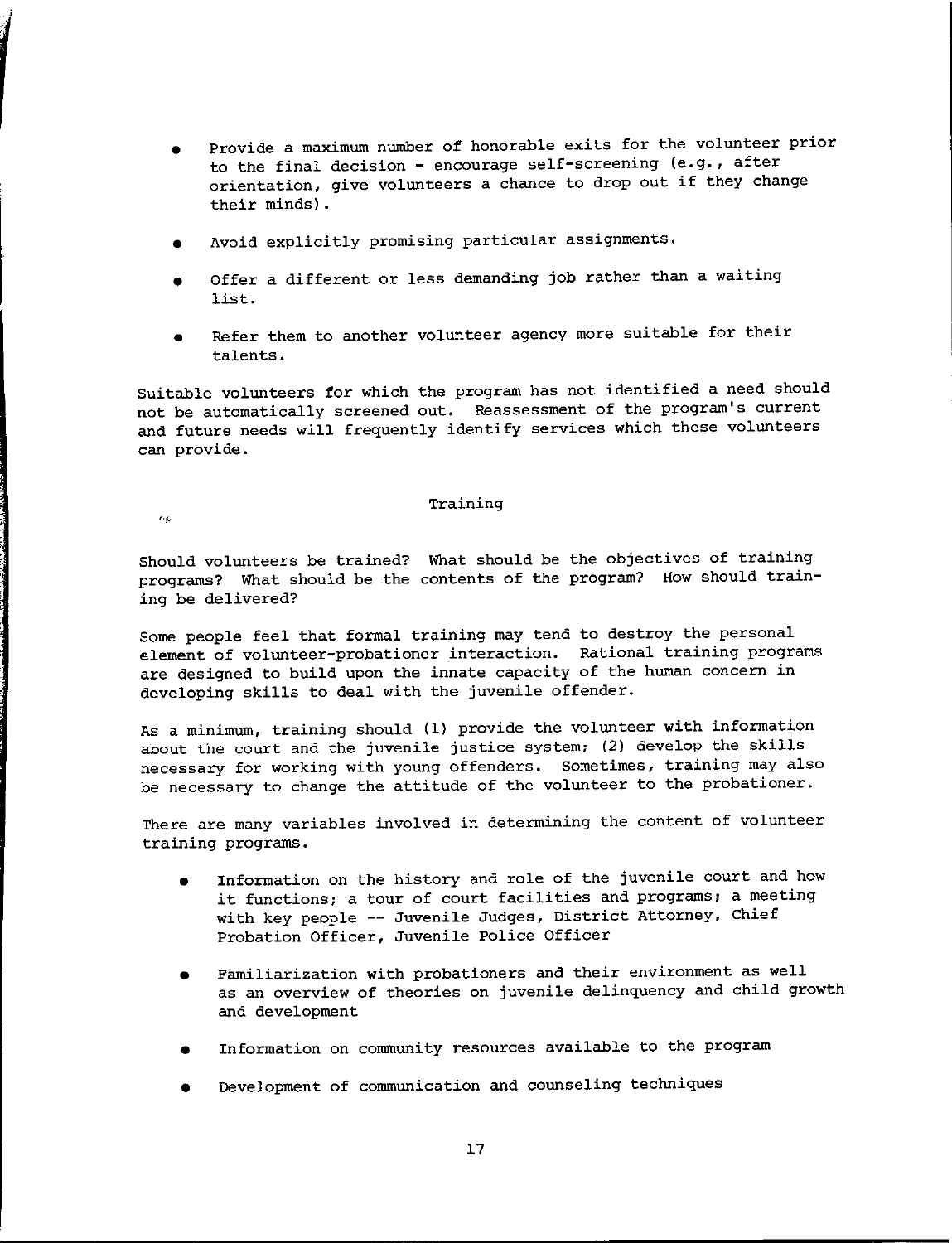- **Administrative requirements (e.g., reports, evaluation, regula**tions)
- Overview of all activities and jobs within the program, concentrating on job descriptions of those positions to be filled by **volunteers**
- **Swearing-in ceremony**
- **Training program evaluation.**

Training also varies according to trainee and program objectives. Effective training involves the group in the learning process using techniques **like role-playing, socio-drama, communication games and group discussions. There are a number of audio-visual aids which can be used in training volunteers.** 

The average pre-service training program is 10 to 12 hours over two to four weeks. Programs are usually conducted at night in a location accessible to the majority of volunteers. Continued in-service training is encouraged by both volunteers and staff to further develop volunteer skills and enlarge program services.

Cooperative training programs with other volunteer groups in the court and other agency volunteers can be conducted to share training costs. In states where a Volunteer Services Department exists, usually in the Human Resources Department, the state may conduct training sessions for local volunteer groups using professional training staff.

## Job Placement and Matching

Volunteers' primary contributions are natural qualities and skills and it is essential to match these skills with appropriate assignments and supervisors. Again, the importance of the needs analysis in program planning is evident. Successful job placement and matching are dependent upon such analyses. Creative screening and matching can fit the job to the volunteer. Job assignments should be subject to continuous reassessment by both staff and volunteers. Effective matching of volunteer to **supervisor considers several points:** 

- Active participation of staff members in program planning, recruit**ing, and training of volunteers**
- Interest and attitude of staff members in working with volunteers
- Interaction of staff members with volunteers.

Staff members who are reluctant to work with volunteers for reasons mentioned in the previous chapter should not be required to do so.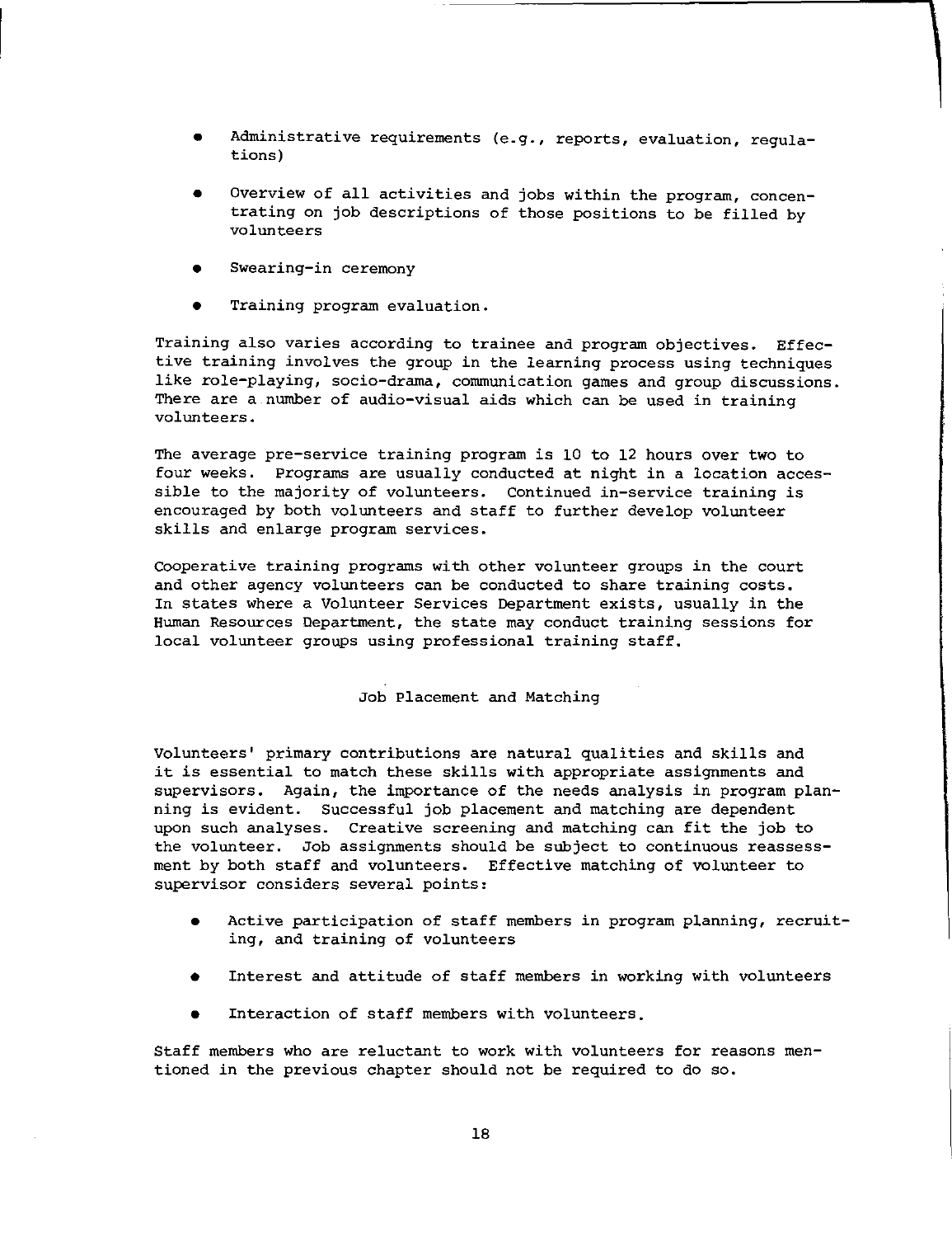#### Matching the Volunteer and the Child

The probationer should be carefully screened before matching him with a volunteer. His and the family's desire to work with a volunteer, and his interests and special needs in such a relationship (e.g., suitable adult model, friend/companion, supervisory or primary counsel) must be determined. Five determinant characteristics for matching volunteers and probationers are: (1) age, (2) sex, (3) race, sub-culture, (4) location, and (5) interests, activities, skills.

- Age: The decision as to whether the offender should have a volunteer approximately his own age or someone considerably older depends on judgement as to whether his main problem is lack of communication with peers, a need of an older stabilizing "father figure" type, and so forth. But some general guidelines regard**ing age are:** 
	- Probably the one-to-one volunteer should be at least a mature 18-19, for a probationer 12-14.
	- Older offenders need at least 19-20 year old volunteers.
	- For offenders age 17-21, the volunteer ordinarily should be at least three or four years older.
	- When offenders are adults, the volunteer's age is not so important. Here, the volunteer can be younger than the offender.
- Sex: The general rule has been that volunteers and offenders should be the same sex. But there can be exceptions, though they should be carefully considered by the Coordinator. In some kinds **of less personal and more restricted one-to-one roles, such as**  volunteer tutor, the "same sex" quideline can more easily be bypassed and where a married couple work together as volunteers, they can often relate as a team far more easily to an offender of either sex.
- Race, Sub-Culture: Other things being equal, a volunteer of the same race or sub-culture should be considered desirable, especially if the offender needs more pride and identification with his culture and race.

**However, the court volunteer movement is relatively lacking in**  minorities and economically underprivileged people. Therefore, cross-cultural or cross-class matching is frequently necessary. Where cross-cultural matching does occur, try to find a volunteer who is especially sensitive to and willing to learn about the offender's sub-cultural or racial background.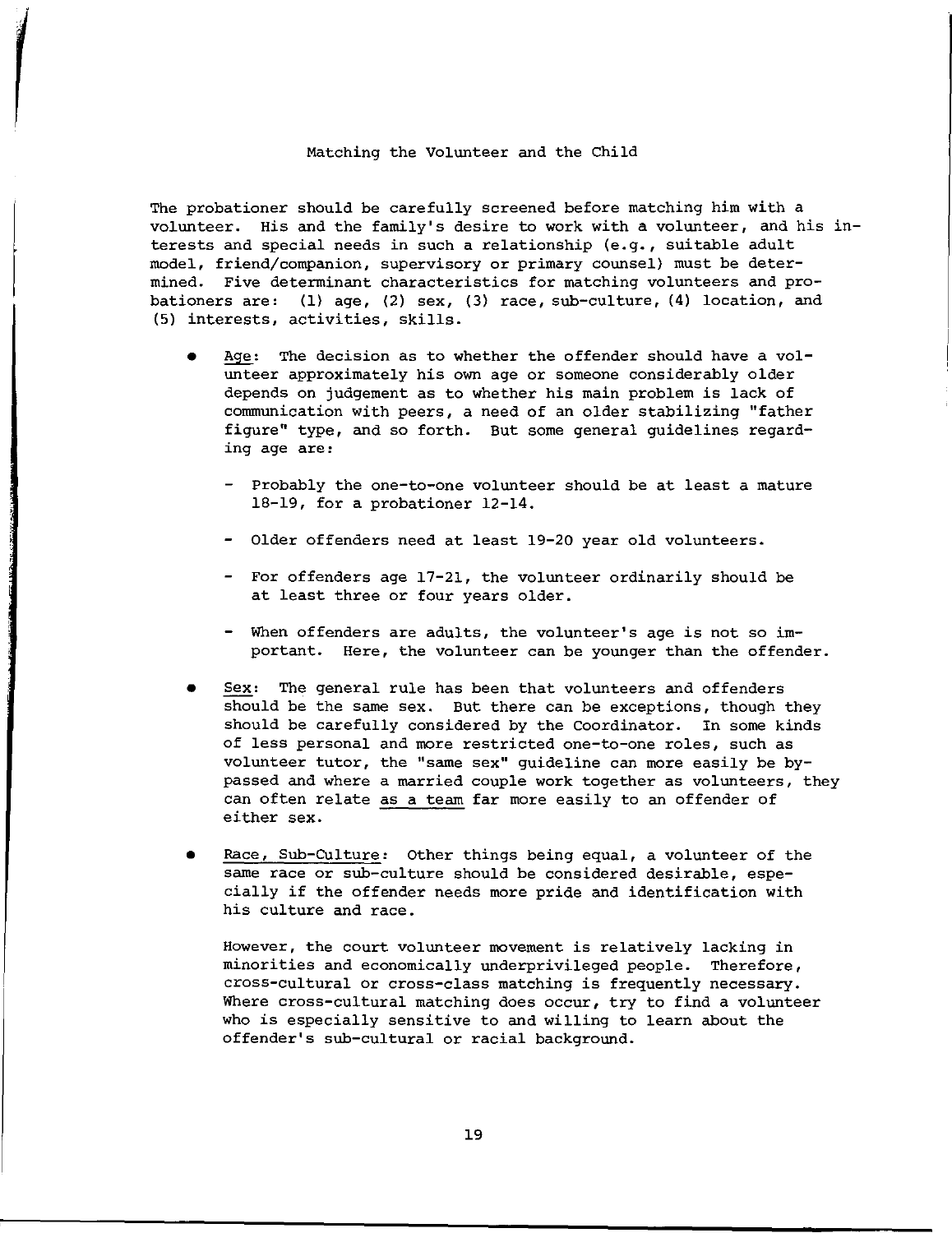- Location: If possible, the volunteer and the offender should live relatively close together. They will have easy access to **and communication with each other, and the volunteer is more**  likely to be familiar with the offender's home and neighborhood **situation.**
- **Interests, Activities, Skills: A common naive assumption is that**  building a relationship with an offender is all "talking together." Actually, far more of it may be doing together. One solid common activity interest may be worth a million words. For instance, fishing together or listening to jazz could be an important ex**perience. The volunteer recruiting and screening process can**  identify these activities for volunteers in their registration forms and during interviews. The same should be done for the offender when his personal history is taken. An example of this is the Activity/Interest Inventory presently being used by the Colorado Matching Project. Both volunteers and offenders fill out the form, and volunteer and offender forms can easily be compared with one another.

The number of similar and opposite interests is highly significant. Some categories may be more important than others. An **overlapping interest in a single activity, such as working on cars, may far outweigh lack of other common interests.** 

When matching volunteers to offenders, keep in mind that we have little or no real knowledge in this area. There are no simple formulas of what makes one relationship "click" and another fail. Nonetheless, how you match volunteers and youthful offenders is a key determinant in program **success.**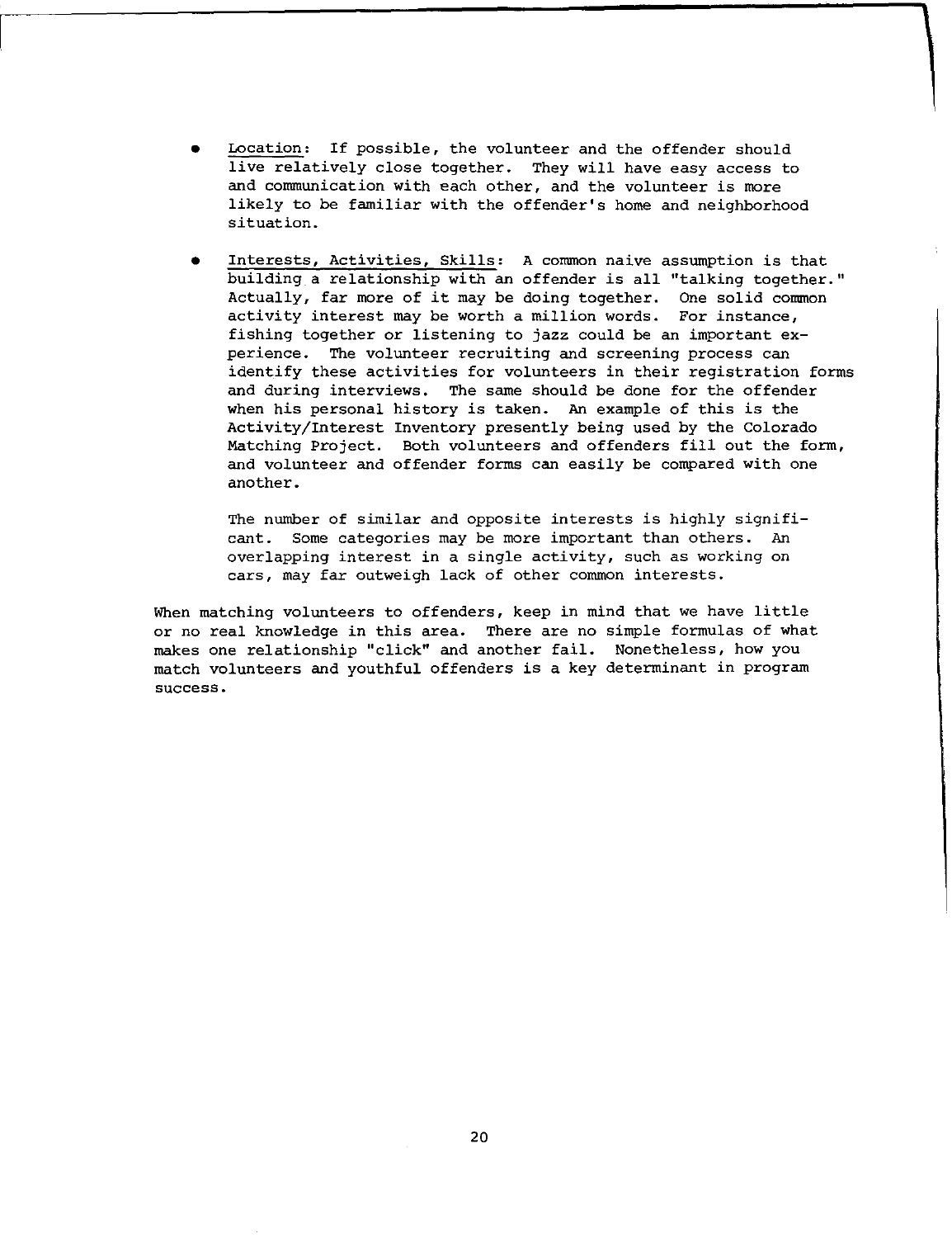#### Chapter III

### LEGAL ISSUES

The use of volunteers to provide various services to the court presents several legal issues that government agencies and volunteer organizations need to be aware of. Two issues which can be addressed in general are liability of the state for volunteer activities and the liability of volunteers for acts committed while serving the court. Closely related **to the issue of liability is that of insurance -- workmen's compensation,**  volunteer liability insurance and automobile liability insurance.

## State/Agency Liability

**Present case law contains few cases in which a volunteer caused an agency**  to be liable. However, the area is one of great potential concern to government agencies who use volunteers and should be examined carefully.

Where state or local governments are immune from liability, volunteers must be certified as employees in order to qualify for immunity from liability for damages. "Employees" can qualify for certification in any of the following ways (the criteria for employee certification also apply to workmen's compensation.):

- **Volunteers must receive monetary compensation for their**  services -- as little as one dollar per year will suffice.
- Volunteers must perform assigned or authorized duties.
- Volunteers must be supervised, which implies training and regular reporting.

Most states have enacted legislation which allows them to assume some liability for the action of their agents or employees, though often a limit has been set on that liability.

#### Volunteer Liability

Once private citizens volunteer to serve on behalf of a public agency, **they have a responsibility to exercise care in the execution of that**  service. Volunteers can be expected to be held personally liable for their conduct. Volunteers have several remedies for liable actions against them. The agency or court in which the volunteer is serving can require both the probationer and his family to sign a waiver agreeing in advance not to hold the agency, its employees or agents responsible for any injury or damage in connection with volunteer services. Such waivers are particularly important where the probationer participates in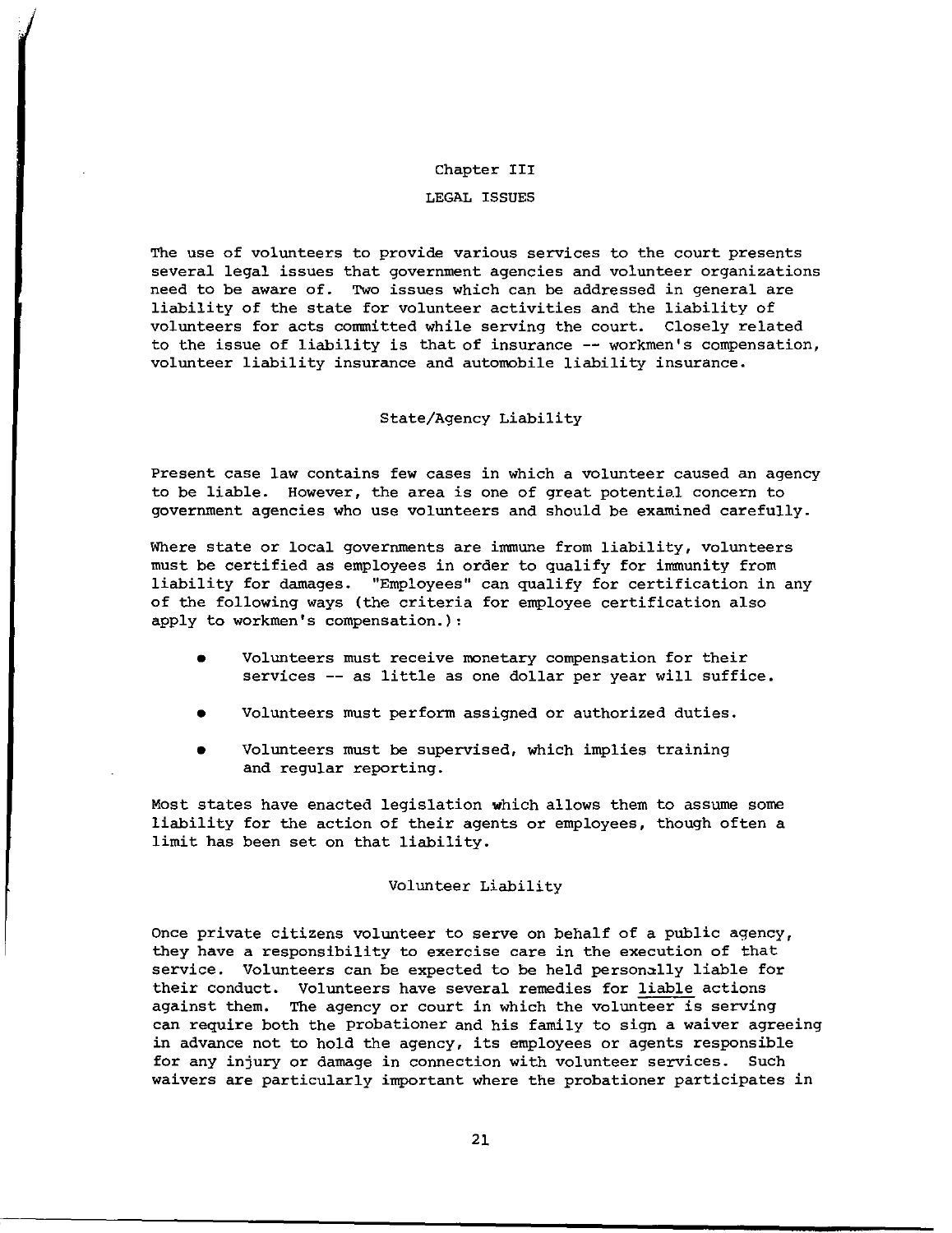high risk activities such as swinnning, trail bikes, or camping. The other remedy is comprehensive liability insurance. This will be discusse **in more detail in a later section.** 

# Injury to the Volunteer - Insurance

l I

All states have Workmen's Compensation laws which cover an employee injured on the job. Volunteers must specifically be included as a class in order to be eligible for the compensation coverage. The volunteer must be defined as an employee of the state through legislation or policy amendments so as to be included in state coverage.

States which do not include volunteers under their workmen's Compensation coverage usually provide liability insurance through private agencies. Automobile insurance which is usually added to the volunteer's own personal coverage is also available through a state liability coverage. The cost to the volunteer is minimal, somewhere between \$2 and \$3 annually.

Some states have enacted legislation which permits the state to accept iegal liability in tort situations. This provides for protection of both the interests of the state and the injured party without a drain on the state treasury. Montana has such a plan in its Comprehensive Insurance and State Tort Claims. Volunteers are included under specific circumstances when defined as an employee acting as an agent of the state whether or not compensation is granted. This type of comprehensive insurance is recommended particularly in states such as Alabama which do not cover the volunteers working in various programs and agencies throughout the state.

The National Volunteer Parole Aide Program of the American Bar Association recommends the following legal considerations in volunteer programs:

- Development of a comprehensive liability insurance plan for the state
- **Use of general and specific waivers**
- Knowledge of local claim procedures
- Liability insurance coverage which protects both the state and the volunteer
- Legal consultation of specific matters of liability.

The issues of volunteer and state/agency liability are not only complex, but also changing. volunteers should be advised about their position and responsibilities early in the training program to avoid later misunderstanding. A volunteer legal counsel can keep the coordinator advised on any changes in the law regarding volunteers.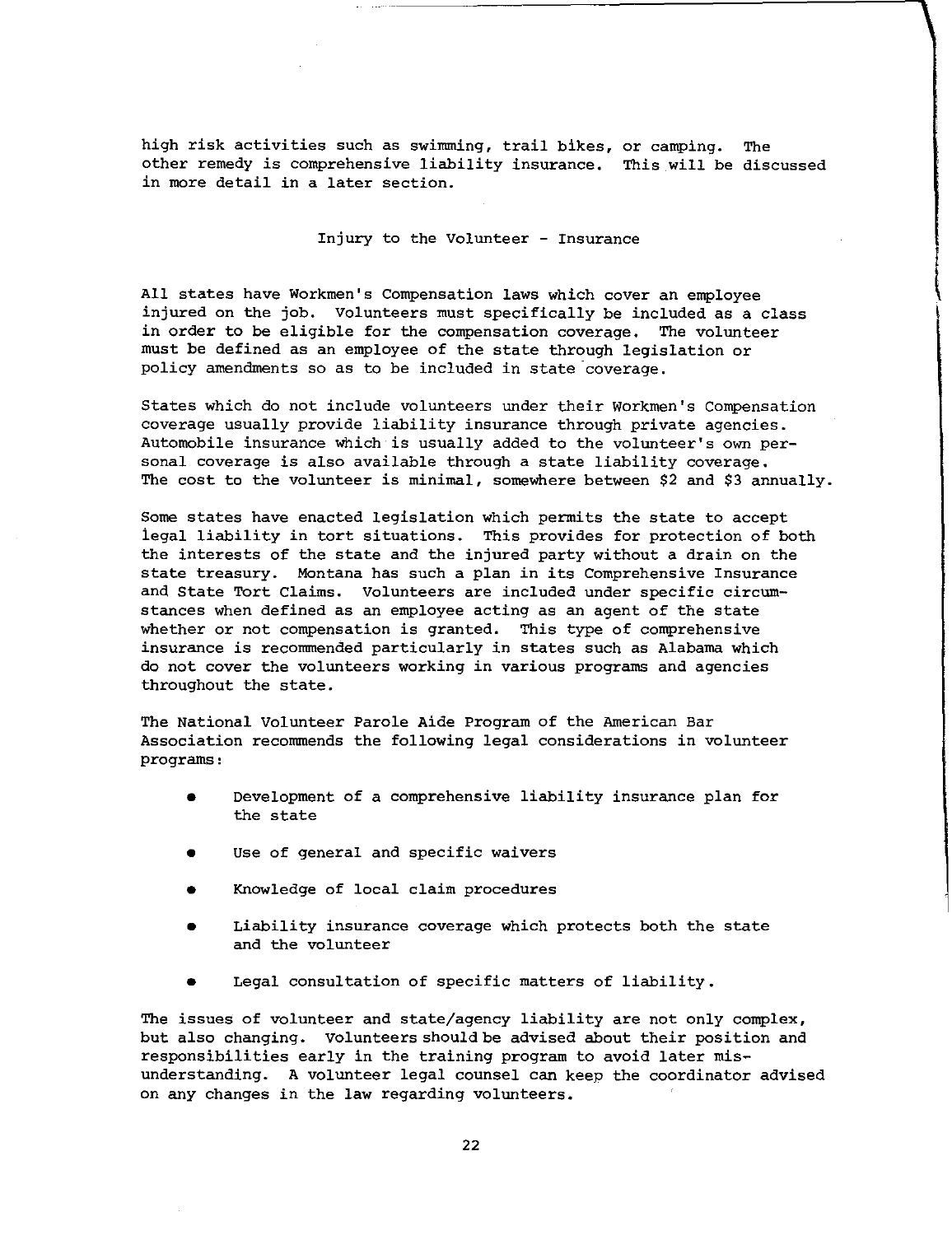## Chapter IV

## FINANCING

# Financial Planning

Volunteer programs do not imply a free ride for the agency which uses them. Although volunteers are generally not compensated for their services, there are program costs involved. Seeking and securing funding is part of the initial planning process as well as an ongoing process. These guidelines should be considered when developing financial plans for a volunteer program:

- The program should be costed out in order to develop a complete budget.
- Funding sources should be identified and plans developed for approaching them.
- The evaluation component of the plan can be used to demonstrate the program's effectivenessinorder to secure additional funding.
- A small pilot project can demonstrate volunteer program performance prior to large scale program application.

## Program Expenses

Volunteer programs incur expenses for materials and facilities, program **administration, and support (e.g., training, materials, recruitment,**  mailings) and staff supervisory time. Though estimates vary widely, the following are some approximations for program cost in Boulder, Colorado (1970 figures):

- 10¢ to 25¢ per volunteer hour for in-kind support costs, such as printing, mailing, and travel
- \$1 to \$1.50 per volunteer per hour when staff supervision is considered (does not include volunteer out-of-pocket **expenses or special service to clients such as medical or**  psychiatric exams)
- \$100 to \$150 per volunteer per year for adequately supervised support programs.

Most of the costs of a volunteer program are implicit, such as extra hours of staff time spent working with volunteers. The Lincoln, Nebraska, Volunteer Probation Counselor Program estimates the following statistics for a one year period: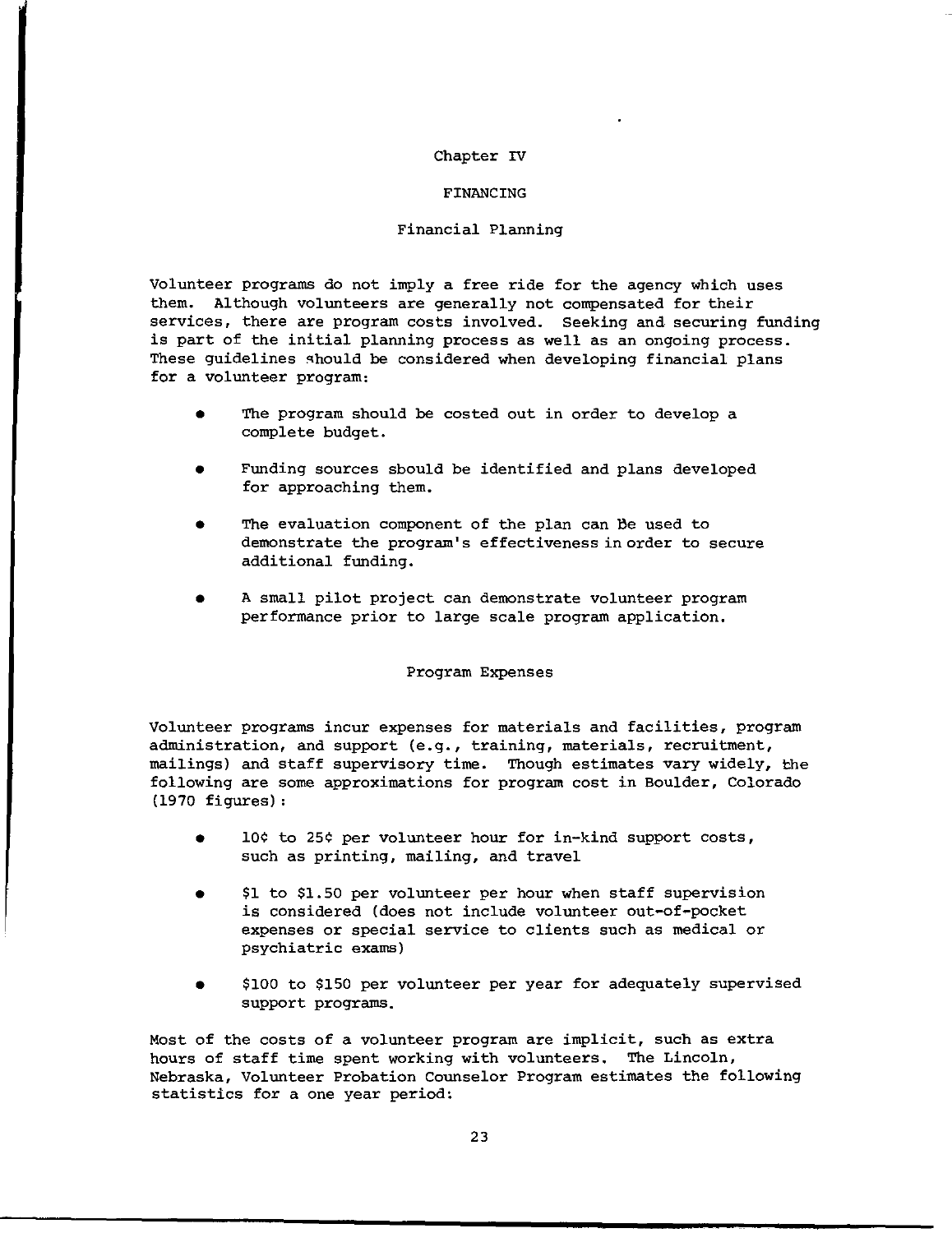- **Seventy-seven volunteers were interviewed and completed**  psychological testing; 62 participated in training,
- **Six orientation training sessions were held.**
- Seventy-seven percent of the trained volunteers received assignments.

The chart below shows the amount of staff time spent working with volunteer probation counselors.

> Professional Staff Time Spent Working with Volunteer Probation Counselors

| Activity                                              | Amount of Time |
|-------------------------------------------------------|----------------|
| Recruitment (Interview & testing)                     | $46.5$ hours   |
| Training Series (6 sessions, 3 nights<br>per session) | $181.0$ hours  |
| Matching Probationers with Volunteers                 | $18.5$ hours   |
| Initial Meeting Arrangements                          | $24.0$ hours   |
| Solving Problems in Relationships                     | 80.0 hours     |
| <b>TOTAL</b>                                          | $350.0$ hours* |

\*The 350 hours represents approximately 6% of total staff time,

## Funding Sources

There are two types of funding for volunteer programs: cash and in-kind **donations, such as supplies, training materials, free press, recreational**  facilities, and tickets to community events. The following is a list of potential sources for both types of funding:

- Local court or complementary agencies' budget
- **State volunteer services agency {consulting, materials,**  training)
- State Criminal and Juvenile Justice Agencies
- Local Chapter of United Way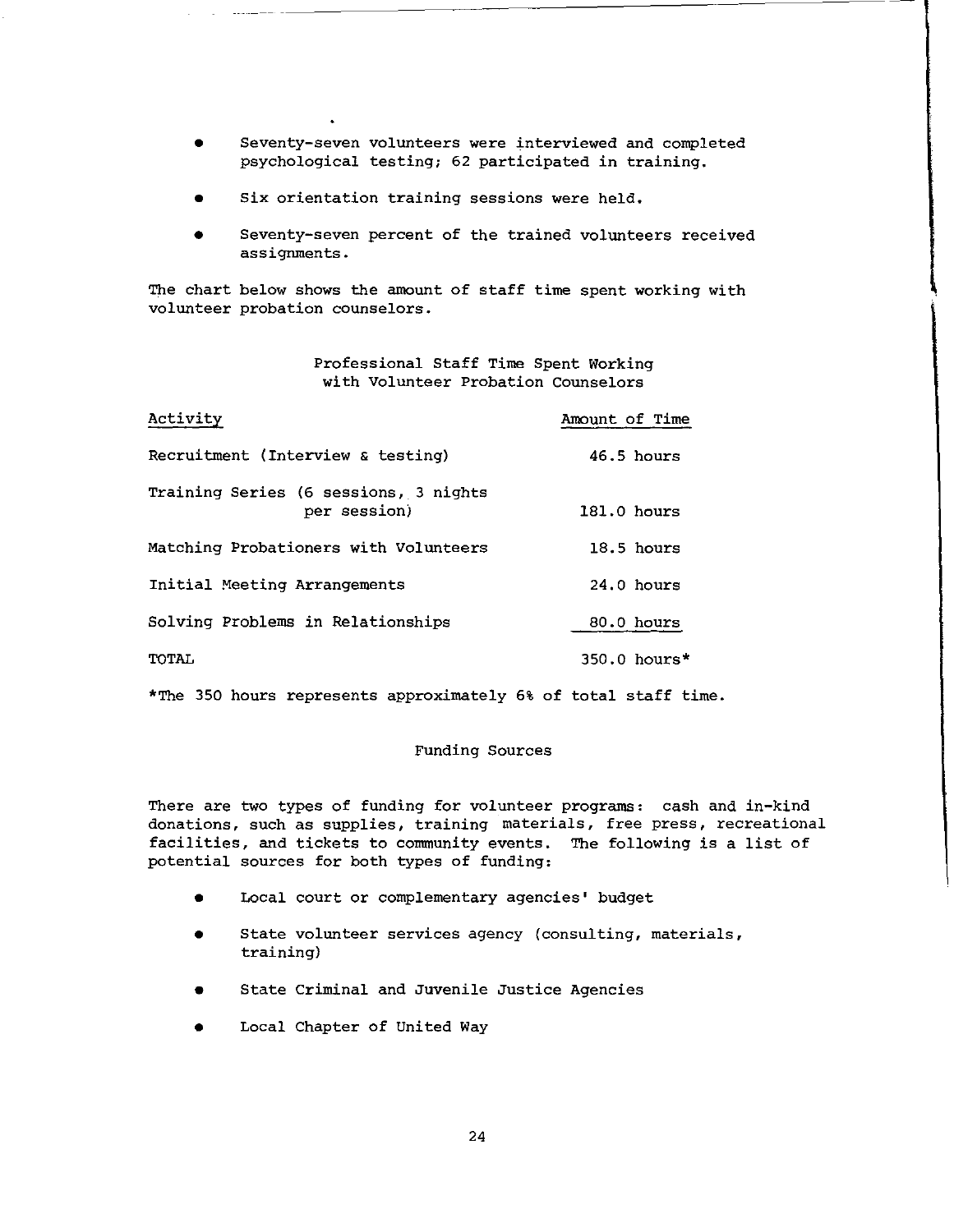- Small-scale private sources (e.g., volunteer membership fee; volunteer fund raisers; Board of Directors or Community Advisory Board)
- Local, state, and national foundations.

a series and the series of the series of the series of the series of the series of the series of the series of